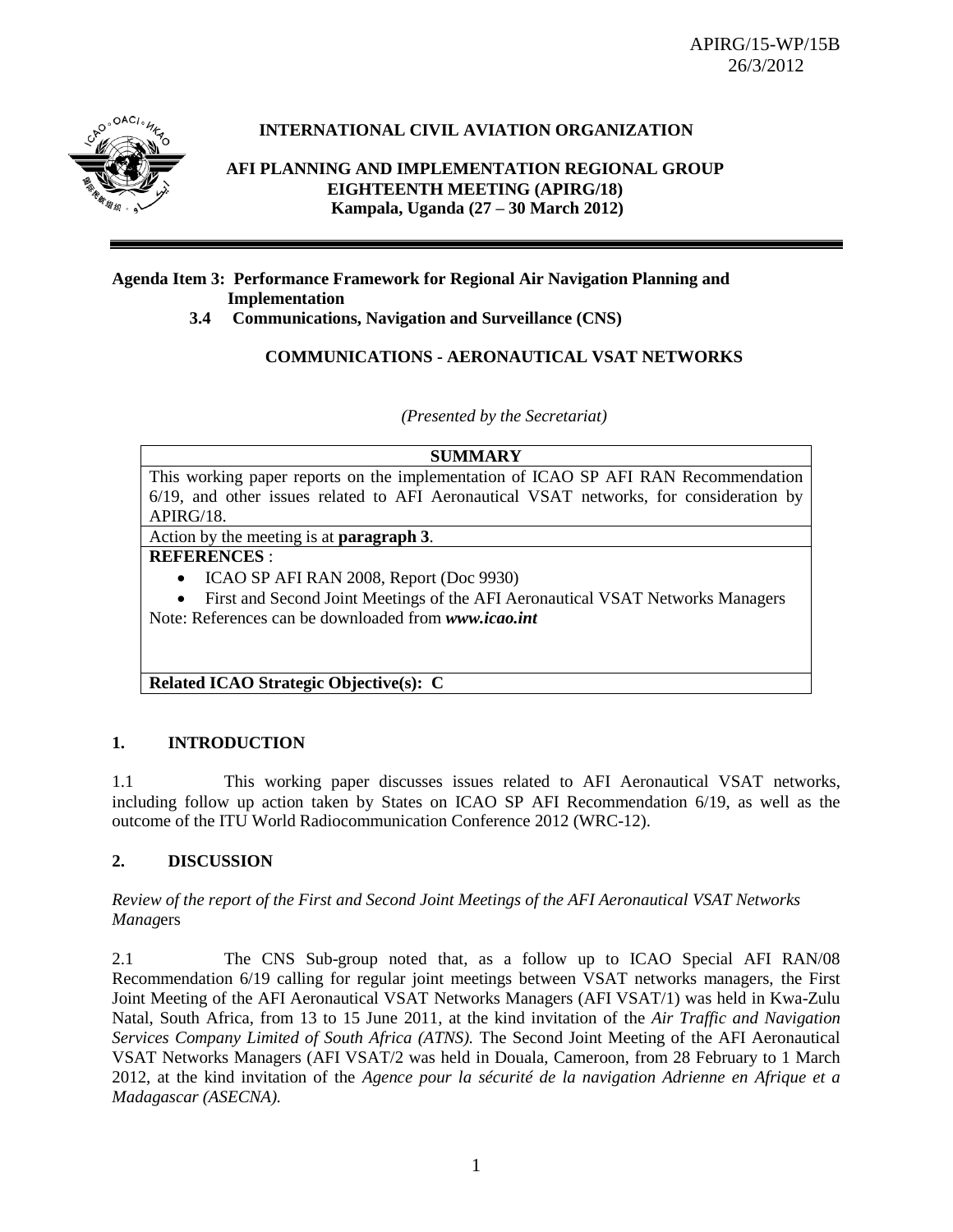2.2 Networks managers recognized the positive impact of VSAT technology in the resolution of air navigation deficiencies within the AFI Region as illustrated in the graph below *- Communications deficiencies between APIRG/15 (2005) and APIRG/17 (2010):*



### *Challenges*

2.3 AFI VSAT Networks Managers noted a number of issues to be addressed to ensure that the existing aeronautical VSAT networks are technically and financially sustainable, and continue to operate satisfactorily meeting performance requirements and operational objectives. These included maintenance capabilities, modernization of network components, funding arrangements for the networks and related cost recovery mechanisms, and integration of VSAT networks as recommended by the Fifth meeting of All Planning and Implementation Regional Groups (ALLPIRG/5, 2006). ALLPIRG/5 particularly requested PIRGs to work towards integrated regional/interregional digital communication networks, with a centralized operational control and preferably based on the Internet Protocol (IP) (Conclusion 5/16 refers); and the Fourth Meeting of Directors-General of Civil Aviation (DGCA/4, 2010) accordingly called upon the African Civil Aviation Commission (AFCAC), ICAO and other relevant institutions, including financial institutions, to support the implementation of such integrated programmes in the AFI Region, in order to enhance the regional air navigation infrastructure.

### *Comparative analysis*

2.4 The various elements of existing VSAT networks (AFISNET, CAFSAT, NAFISAT and SADC VSAT 2) were thoroughly analyzed, including membership, system architecture, operations, performance assessment methods, working arrangements, interconnection with other networks, and development plans. Similarities and dissimilarities between the networks were identified and an initial set of applicable best practices associated with VSAT networks elements and features was discussed, based on ICAO Standards and Recommended Practices (SARPs) and guidance material, as well as industry best practices. The agreed best practices are shown at **Appendix B** to this paper. With respect to satellite access techniques, ASECNA and Roberts FIR indicated that they were using frequency division multiple access (FDMA) technique as the most suitable technique for extended VHF voice communications. VSAT Networks Managers using such legacy practices were therefore requested to develop transition plans towards the implementation of these agreed best practices in order to achieve the required harmonization and interoperability. Comparative analyses of networks features were carried out as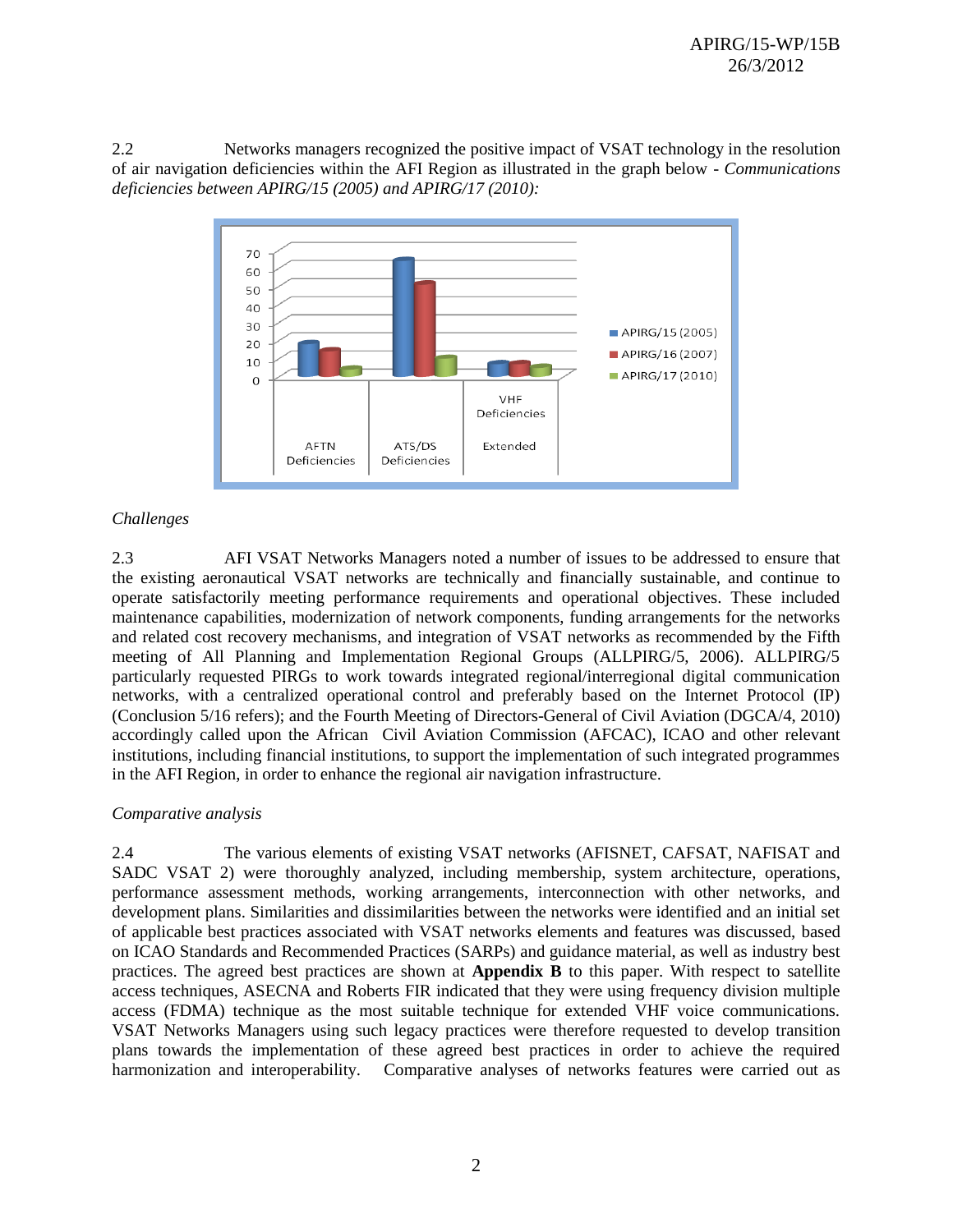required based on cost-effectiveness considerations<sup>1</sup>, and documented recommendations were formulated, including amendment proposals to the AFI Aeronautical Telecommunication Network (ATN) Architecture. *(Draft decision 4/02 and draft conclusions 02, 03, 04, 05, 06 and 07).*

#### *Development of a regional project*

2.5 The CNS Sub-group acknowledged the need for a coordinated regional plan for the migration of the AFI AFS infrastructure towards an integrated regional/interregional digital communication network as a multinational facility/service *(AFI/7, Conclusion 10/6c)*, and established a dedicated task force with the terms of reference shown at **Appendix C** to this paper. *(Draft decision 4/08 and draft conclusion 4/09).* Appendix C also provides a Gantt Chart showing the activities carried/to be carried out by VSAT Networks Managers through the established Task Force.

#### *VSAT networks – Performance monitoring*

2.6 The CNS Sub-group recalled that, as part of its work on the harmonization of implementation activities relating to the use of VSAT networks, and pursuant to Conclusion 5/17 of the ALLPIRG/5 meeting, ICAO had developed minimum performance targets for VSAT networks in support of aeronautical ground-ground communications. These minimum performance targets were endorsed by ICAO SP AFI RAN (2008).

2.7 The CNS Sub-group endorsed the monitoring methodology developed by the Informal Coordination Meeting of Air Traffic Services over the South Atlantic (SAT) in order to assess the performance of Aeronautical Fixed Services (AFS) supported by VSAT networks. This methodology is based on the use of performance data collection forms (PDCFs) shown at **Appendix D** to this paper. The CNS Sub-group requested the Secretariat to finalize and circulate these forms to the States and entities charged with planning and implementation of VSAT networks in order to harmonize related performance measurement methodology between ICAO regions. *(Draft conclusion 4/12).*

#### *Outcome of WRC-12 - VSAT C-Band protection*

 $\overline{a}$ 

2.8 The CNS Sub-group will recall that support received from States to ICAO position at ITU WRC-07 had led to Recommendation 724 (WRC-07) - Use by civil aviation of frequency allocations on a primary basis to the fixed-satellite service **(Appendix E),** which calls administrations, in particular in developing countries and in countries with remote and rural areas to:

- Recognize the importance of VSAT operations to the modernization of civil aviation telecommunications systems;
- Encourage the implementation of VSAT systems that could support both aeronautical and other communication requirements; and
- Expedite, to the maximum extent possible and as necessary, the authorization process to enable aeronautical communications using VSAT technology.

<sup>&</sup>lt;sup>1</sup> As an example, a detailed comparative analysis was conducted on satellite access techniques: Time Division Multiple Access (TDMA) versus Frequency Division Multiple Access (FDMA).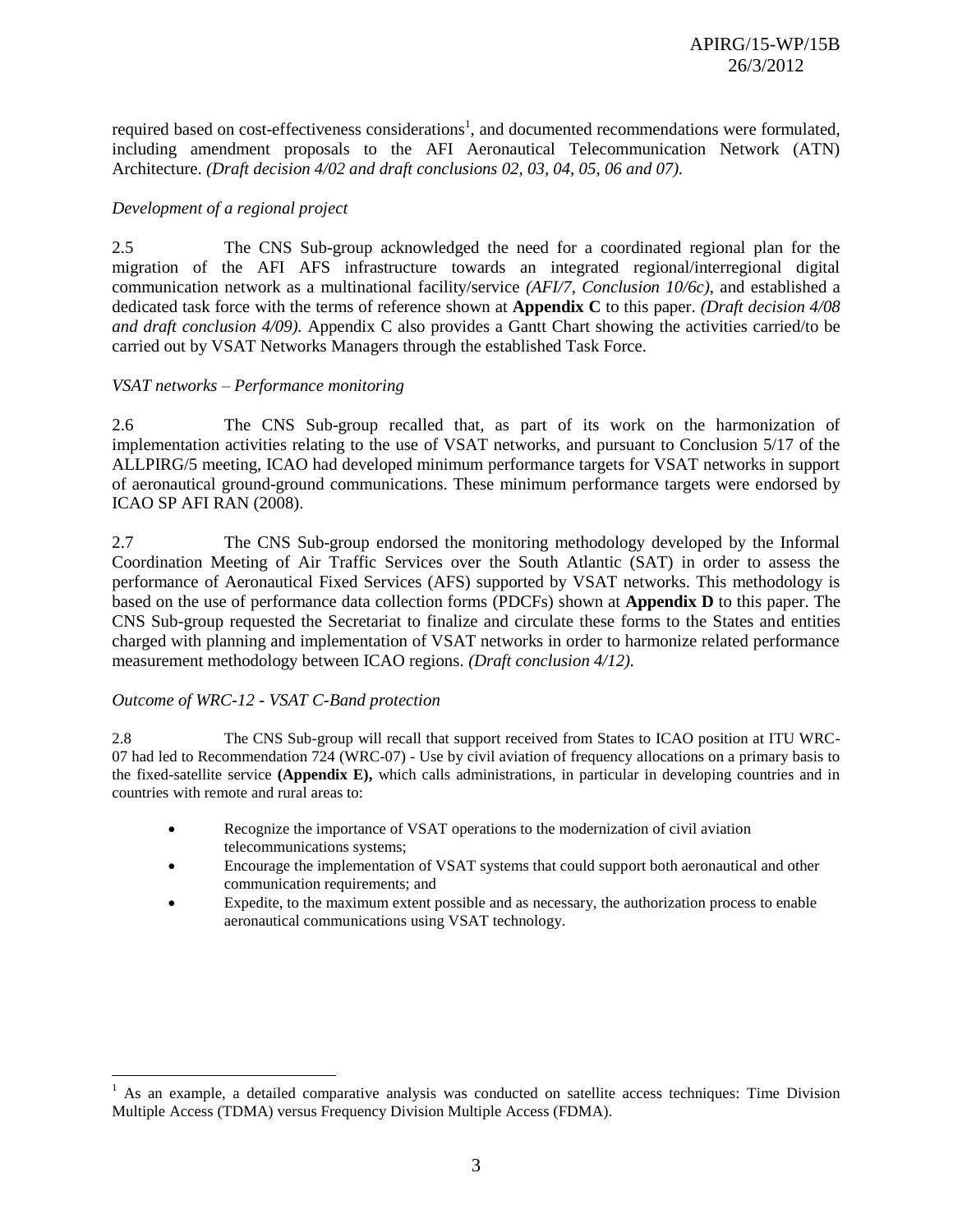2.9 Considering the critical role of VSAT technology in the provision of all air navigation services in the AFI Region and other ICAO regions, further work was carried out through the AFI Frequency Management Group (FMG), regional workshops, WRC-12 preparatory meetings and the Aeronautical Communications Panel (ACP) Working Group on Frequency Spectrum issues, toward an international protection of the C-band (3.400-4.200 MHZ). Subsequently, the synergy developed between ICAO, regional organizations (ASECNA, ATU, IATA) and AFI States in preparation for, and at ITU WRC-12 lead to the attached Resolution COM6/24 (WRC-12)<sup>2</sup> - *Consideration of technical and regulatory actions in order to support existing and future operation of fixed-satellite service earth stations within the band 3 400-4 200 MHZ, as an aid to the safe operation of aircraft and reliable distribution of meteorological information in some countries in ITU Region 1.* Resolution COM6/24 (WRC-12) is shown at **Appendix F** to this paper.

### **3. CONCLUSION**

- 3.1 The meeting is invited to:
	- 1) Note the implementation of ICAO Special AFI RAN 2008 Recommendation 6/19, commend and encourage the work carried out by the AFI Aeronautical VSAT Networks Managers as presented in this working paper;
	- 2) Adopt draft conclusions and draft decisions at **Appendix A** to this paper; and
	- 3) Considering the critical role of VSAT technology in the provision of air navigation services within the AFI Region and its adjacent ICAO regions, request States to support the implementation of Resolution COM6/24 (WRC-12), aimed at securing international protection of aeronautical frequency spectrum, by participating in related studies, surveys and meetings.

---END---

 $\overline{a}$ 

 $2 \text{ According to the Provisional Final Acts of the ITU WRC-12.}$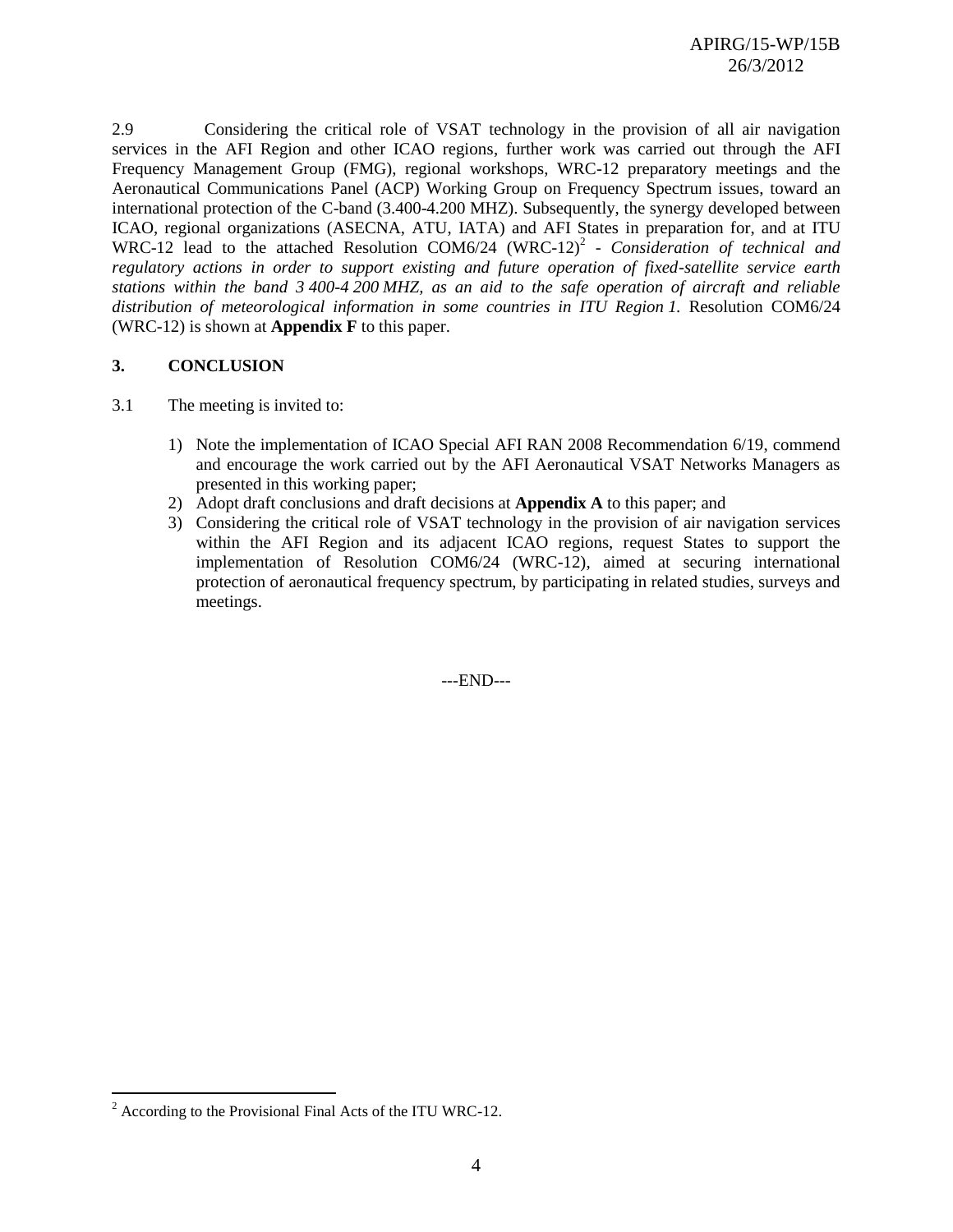# **APPENDIX A**

## **LIST OF CONCLUSIONS AND DECISONS**

| Draft Conc./Dec.           | <b>Title/Text</b>                                                                      |
|----------------------------|----------------------------------------------------------------------------------------|
| No.                        |                                                                                        |
|                            | <b>Agenda Item 4 - Aeronautical Fixed Service (AFS)</b>                                |
| <b>Draft Conclusion</b>    | <b>Contingency planning for AFI VSAT networks operations</b>                           |
| 4/02                       | That AFI aeronautical VSAT networks managers develop contineency plans in              |
|                            | coordination with their space segment provider (Intelsat) to ensure continuity of      |
|                            | service in case of disruption or failure of their operated satellites.                 |
| <b>Draft Conclusion</b>    | <b>Adoption of best practices for AFI VSAT networks</b>                                |
| 4/03                       | That the AFI States and Air Navigation Services Providers (ANSPs) operating            |
|                            | aeronautical VSAT Networks adopt the best practices stated at Appendix B, as           |
|                            | well as any other best practices to be developed or adopted by APIRG.                  |
| <b>Draft Conclusion</b>    | Implementation of AFISNET and CAFSAT networks' management and                          |
| 4/04                       | control systems                                                                        |
|                            | That AFISNET and CAFSAT participating States and Organizations should                  |
|                            | establish common network management and control systems with shared                    |
|                            | responsibilities, and harmonize their maintenance policies in to enhance systems'      |
|                            | availability and reliability.                                                          |
| <b>Draft Conclusion</b>    | <b>Modernization of VSAT networks</b>                                                  |
| 4/05                       | That AFI States and Organizations pursue their activities aimed at achieving           |
|                            | modernized networks that continue to meet regionally/inter-regionally agreed           |
|                            | performance requirements.                                                              |
| <b>Draft Conclusion</b>    | Management of interconnections between aeronautical VSAT networks                      |
| 4/06                       | That States and Organizations operating inter-network stations establish formal        |
|                            | arrangements to improve efficiency in the management of VSAT networks                  |
|                            | interconnections.                                                                      |
| <b>Draft Conclusion</b>    | Arrangements to ensure sustainability of NAFISAT and SADC VSAT/2                       |
| 4/07                       | networks                                                                               |
|                            | That, based on experience gained and available capabilities NAFISAT and SADC           |
|                            | VSAT/2 participating States should establish administrative and funding                |
|                            | arrangements in a timely manner to ensure that AFS requirements continue to be<br>met. |
| <b>Draft Decision 4/08</b> | <b>Establishment of a Task Force for the Regional Project</b>                          |
|                            | That a Task Force be established to address issues related to the development of a     |
|                            | regional project aimed to enhance the overall performance of AFI aeronautical          |
|                            | VSAT networks, and converge towards a consolidated regional ATN                        |
|                            | infrastructure, with the terms of reference shown at Appendix C.                       |
| <b>Draft Conclusion</b>    | Application of the concept of multinational facility/service to an integrated          |
| 4/09                       | <b>AFI Aeronautical Telecommunication Network (ATN) infrastructure.</b>                |
|                            | That the AFI integrated IP-based regional/interregional digital communication          |
|                            | network be considered as a multinational facility/service as defined in the            |
|                            | Regional Air Navigation Plan (Doc 7474), including its evolution towards a             |
|                            | consolidated AFI Aeronautical Telecommunication Network (ATN) infrastructure.          |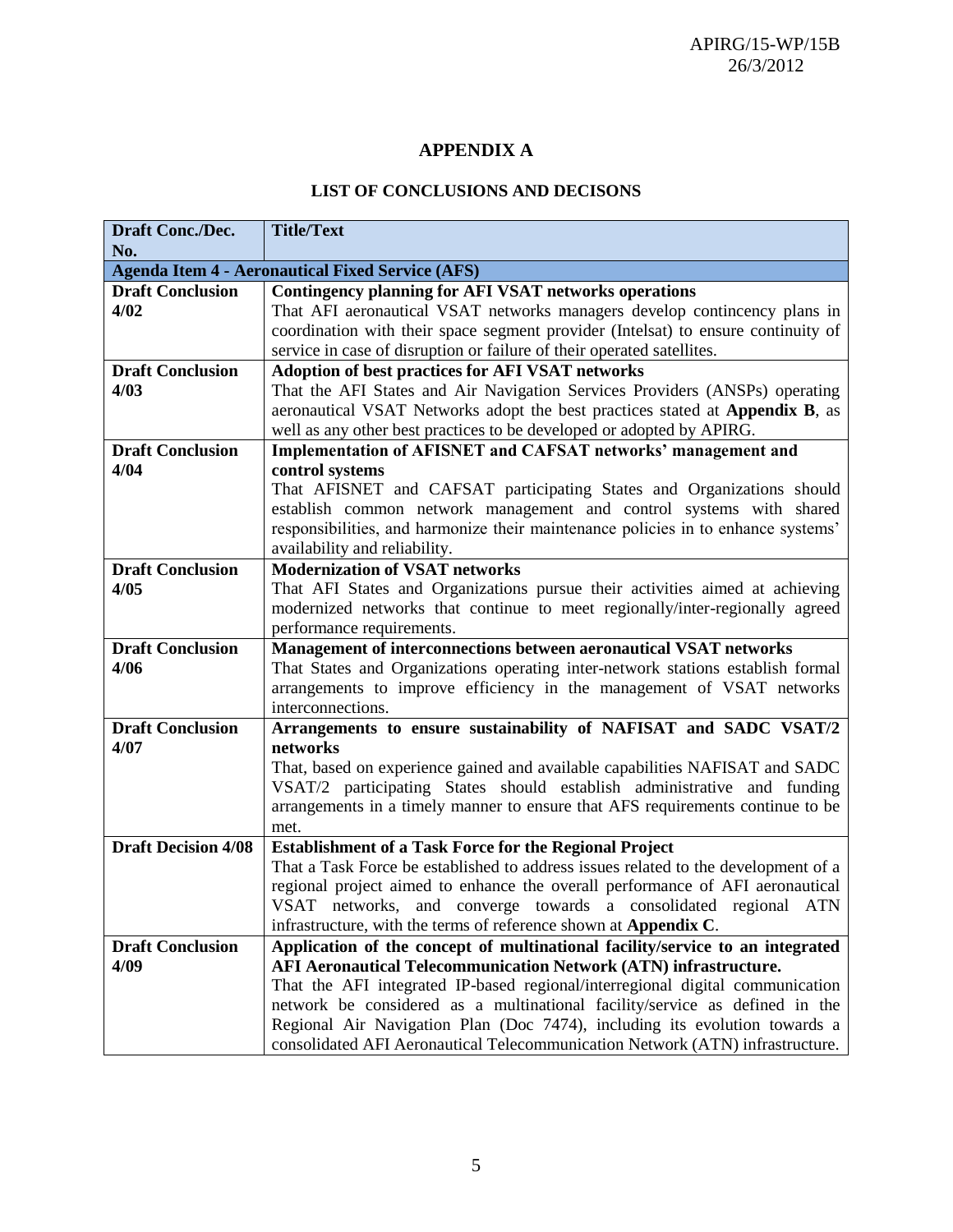| <b>Draft Conc./Dec.</b> | <b>Title/Text</b>                                                             |
|-------------------------|-------------------------------------------------------------------------------|
| No.                     |                                                                               |
| <b>Draft Conclusion</b> | VSAT networks – Performance monitoring                                        |
| 4/12                    | That the Secretariat circulate the performance data collection forms shown at |
|                         | Appendix D, for use by AFI States and entities managing VSAT networks, in     |
|                         | order to harmonize related performance measurement methodology within and     |
|                         | between ICAO regions.                                                         |

---END---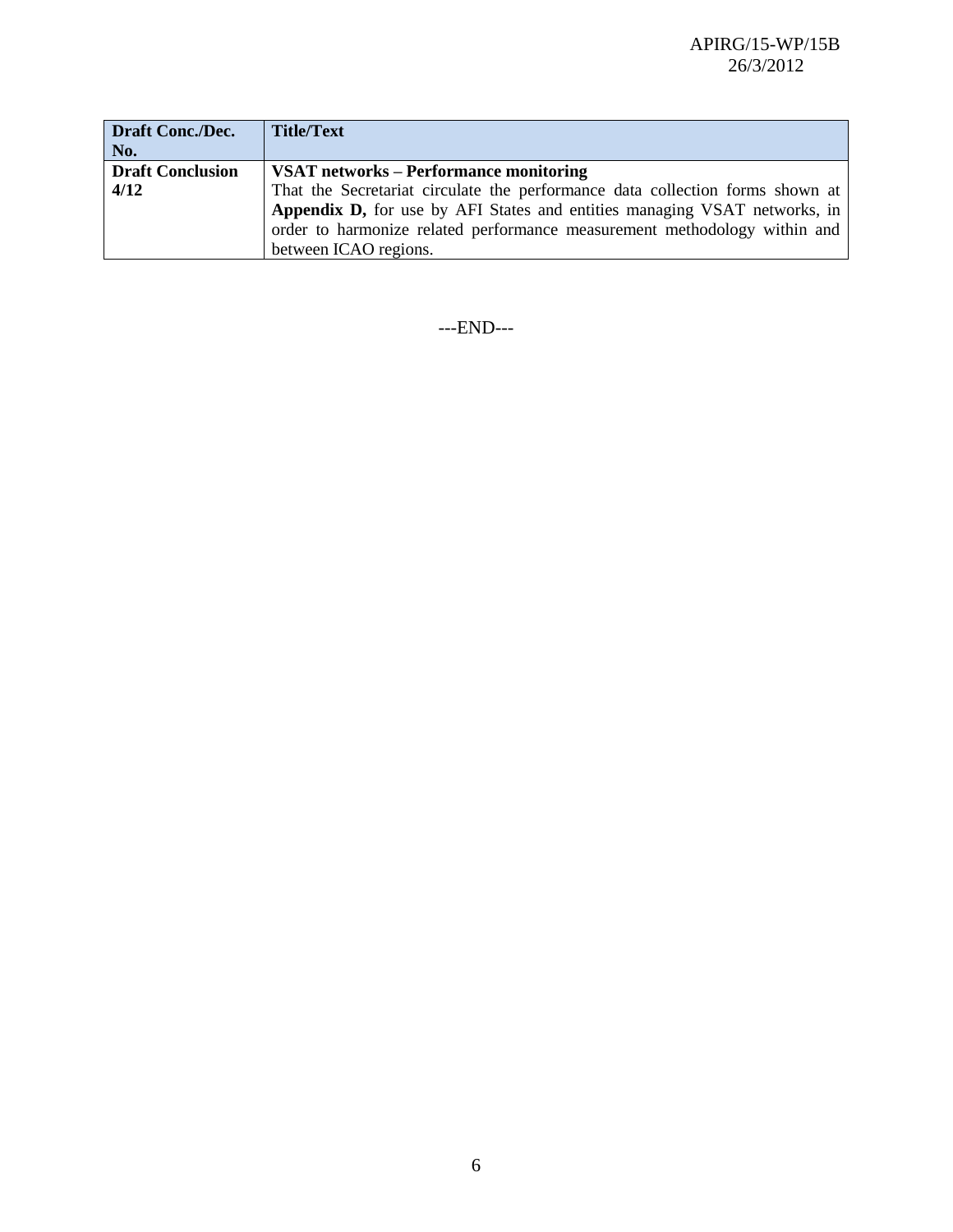# **APPENDIX B**

# VSAT NETWORKS BEST PRACTICES

| <b>Network compliance status</b><br><b>Guidance</b><br><b>Best practices</b>                                                                                                                                                                                                                                                                                                                                                                                                                                                           |                |                |  |  |  |
|----------------------------------------------------------------------------------------------------------------------------------------------------------------------------------------------------------------------------------------------------------------------------------------------------------------------------------------------------------------------------------------------------------------------------------------------------------------------------------------------------------------------------------------|----------------|----------------|--|--|--|
| <b>AFISNET</b><br><b>CAFSAT</b><br>material                                                                                                                                                                                                                                                                                                                                                                                                                                                                                            | <b>NAFISAT</b> | <b>SADC</b>    |  |  |  |
| Year of<br>1.<br>1995<br><b>TBC</b>                                                                                                                                                                                                                                                                                                                                                                                                                                                                                                    | 2008           | 2007           |  |  |  |
| completion                                                                                                                                                                                                                                                                                                                                                                                                                                                                                                                             |                |                |  |  |  |
| Period of<br><b>TBC</b><br><b>TBC</b><br>2.                                                                                                                                                                                                                                                                                                                                                                                                                                                                                            | <b>TBC</b>     | <b>TBC</b>     |  |  |  |
| <b>Inception</b>                                                                                                                                                                                                                                                                                                                                                                                                                                                                                                                       |                |                |  |  |  |
| 3.<br>Membershi<br>N/A                                                                                                                                                                                                                                                                                                                                                                                                                                                                                                                 |                |                |  |  |  |
| р                                                                                                                                                                                                                                                                                                                                                                                                                                                                                                                                      |                |                |  |  |  |
| <b>Satellite</b><br>4.<br>Contingency<br>N <sub>o</sub><br>N <sub>o</sub><br>ICAO, Annex $11 -$<br>planning required to<br>Air Traffic<br>used<br>ensure continuity of<br>Services, Section<br>service in case of<br>2.30<br>disruption or failure<br>of operated satellite<br>States shall provide<br>the degree of facility<br>ICAO, Annex 10,<br>reliability<br>Volume I, Section<br>and<br>availability<br>2.5 and Attachment<br>consistent with their<br>$\mathbf F$<br>operational<br>requirement.<br>ICAO, Doc 9859 -<br>Safety | N <sub>o</sub> | N <sub>o</sub> |  |  |  |
| Management                                                                                                                                                                                                                                                                                                                                                                                                                                                                                                                             |                |                |  |  |  |
| Manual.                                                                                                                                                                                                                                                                                                                                                                                                                                                                                                                                |                |                |  |  |  |
| 5.<br>ICAO, Annex $11 -$<br>No<br>No<br>Contingency<br><b>Transponde</b>                                                                                                                                                                                                                                                                                                                                                                                                                                                               | N <sub>o</sub> | N <sub>o</sub> |  |  |  |
| planning required to<br>Air Traffic<br>r                                                                                                                                                                                                                                                                                                                                                                                                                                                                                               |                |                |  |  |  |
| (Up/Down)<br>ensure continuity of<br>Services<br>service in case of<br>disruption or failure<br>of operated satellite                                                                                                                                                                                                                                                                                                                                                                                                                  |                |                |  |  |  |
| States shall provide<br>the degree of facility<br>reliability and<br>ICAO, Annex 10,<br>Volume I, Section<br>availability<br>consistent with their<br>2.5 and Attachment<br>$\mathbf{F}$<br>operational<br>requirement.<br>ICAO, Doc 9859 -                                                                                                                                                                                                                                                                                            |                |                |  |  |  |
| Safety<br>Management                                                                                                                                                                                                                                                                                                                                                                                                                                                                                                                   |                |                |  |  |  |
| Manual.                                                                                                                                                                                                                                                                                                                                                                                                                                                                                                                                |                |                |  |  |  |
| Yes<br>ITU, Radio<br>Yes<br>Frequency<br>In accordance with<br>6.                                                                                                                                                                                                                                                                                                                                                                                                                                                                      | Yes            | Yes            |  |  |  |
| <b>ITU Radio</b><br>gulations<br>band                                                                                                                                                                                                                                                                                                                                                                                                                                                                                                  |                |                |  |  |  |
| Regulations                                                                                                                                                                                                                                                                                                                                                                                                                                                                                                                            |                |                |  |  |  |
| Yes<br>Yes<br>7.<br><b>Topology</b><br>Meshed network                                                                                                                                                                                                                                                                                                                                                                                                                                                                                  | Yes            | Yes            |  |  |  |
| 8.<br>Yes<br>No<br><b>Satellite</b><br>ICAO, Annex 10,<br>Multiple Frequency<br>- Time Division<br>Aeronautical<br>access                                                                                                                                                                                                                                                                                                                                                                                                              | Yes            | Yes            |  |  |  |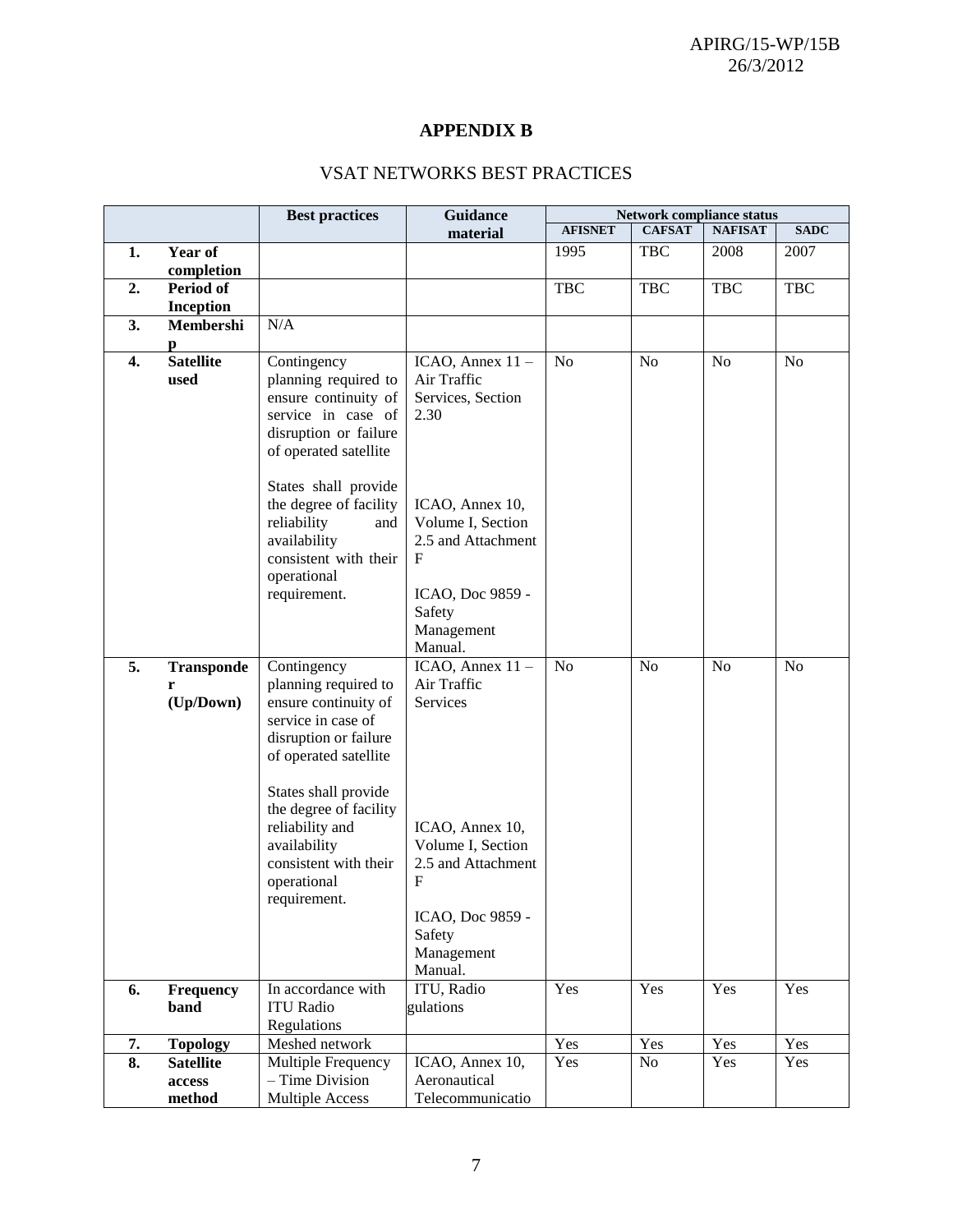## APIRG/15-WP/15B 26/3/2012

|     |                                                                                    | <b>Best practices</b>                                                                                                                                                  | <b>Guidance</b>                                                                                                                                                                                                                                                        |                | Network compliance status |                |                |  |  |
|-----|------------------------------------------------------------------------------------|------------------------------------------------------------------------------------------------------------------------------------------------------------------------|------------------------------------------------------------------------------------------------------------------------------------------------------------------------------------------------------------------------------------------------------------------------|----------------|---------------------------|----------------|----------------|--|--|
|     |                                                                                    |                                                                                                                                                                        | material                                                                                                                                                                                                                                                               | <b>AFISNET</b> | <b>CAFSAT</b>             | <b>NAFISAT</b> | <b>SADC</b>    |  |  |
|     |                                                                                    | (MF-TDMA)                                                                                                                                                              | ns, Volume III<br>ICAO, Doc 9776,<br>Manual on VHF<br>Digital Link Mode<br>$\overline{2}$<br>ICAO, Doc 9805,<br>Manual on VHF<br>Digital Link Mode<br>3                                                                                                                |                |                           |                |                |  |  |
| 9.  | Lease<br><b>Bandwidth</b>                                                          | Available bandwidth<br>should<br>accommodate<br>current and future<br>services                                                                                         | ICAO, Annex 10,<br>Aeronautical<br>Telecommunicatio<br>ns, Volume II<br>ICAO, Annex 11,<br>Air Traffic<br>Services<br>ICAO, Doc 4444 -<br>PANS/ATM<br>ICAO, Doc 9880-<br><b>Detailed Technical</b><br>Specifications on<br><b>ATN</b><br>ICAO, Doc 7474<br>(ANP/FASID) |                | Yes                       | Yes            | Yes            |  |  |
| 10. | Administrat<br>ive<br>arrangemen<br>ts                                             | States commitment<br>should be<br>formalized and<br>documented,<br>including delegation<br>of operational,<br>technical and<br>financial authority<br>(as applicable). | ICAO, Doc 7474<br>$(ANP/FASTD)$ –<br>Guidelines for<br>multinational<br>facility/service                                                                                                                                                                               | N <sub>o</sub> | N <sub>o</sub>            | Yes            | Yes            |  |  |
| 11. | <b>Technical</b><br>arrangemen<br>ts<br>(Maintenan<br>ce<br><b>Managemen</b><br>t) | Network control<br>centre (NCC) should<br>be implemented for<br>all networks.                                                                                          | ICAO,<br>ALLPIRG/5,<br>Conclusion 5/16                                                                                                                                                                                                                                 | N <sub>o</sub> | N <sub>o</sub>            | Yes            | Yes            |  |  |
| 12. | <b>Network</b><br>control<br>centre<br>(NCC)                                       | Network control<br>centre (NCC) should<br>be implemented for<br>all networks.<br>Dedicated<br><b>Engineering Service</b><br>Channels<br>recommended                    | ICAO,<br>ALLPIRG/5,<br>Conclusion 5/16                                                                                                                                                                                                                                 | N <sub>o</sub> | N <sub>o</sub>            | Yes            | Yes            |  |  |
| 13. | <b>Dedicated</b><br>engineering<br>service<br>channel                              | A dedicated service<br>channel is<br>recommended to<br>facilitate                                                                                                      | ICAO Annex 10,<br>Volume I,<br>Attachment F                                                                                                                                                                                                                            | Yes            | Yes                       | N <sub>o</sub> | N <sub>o</sub> |  |  |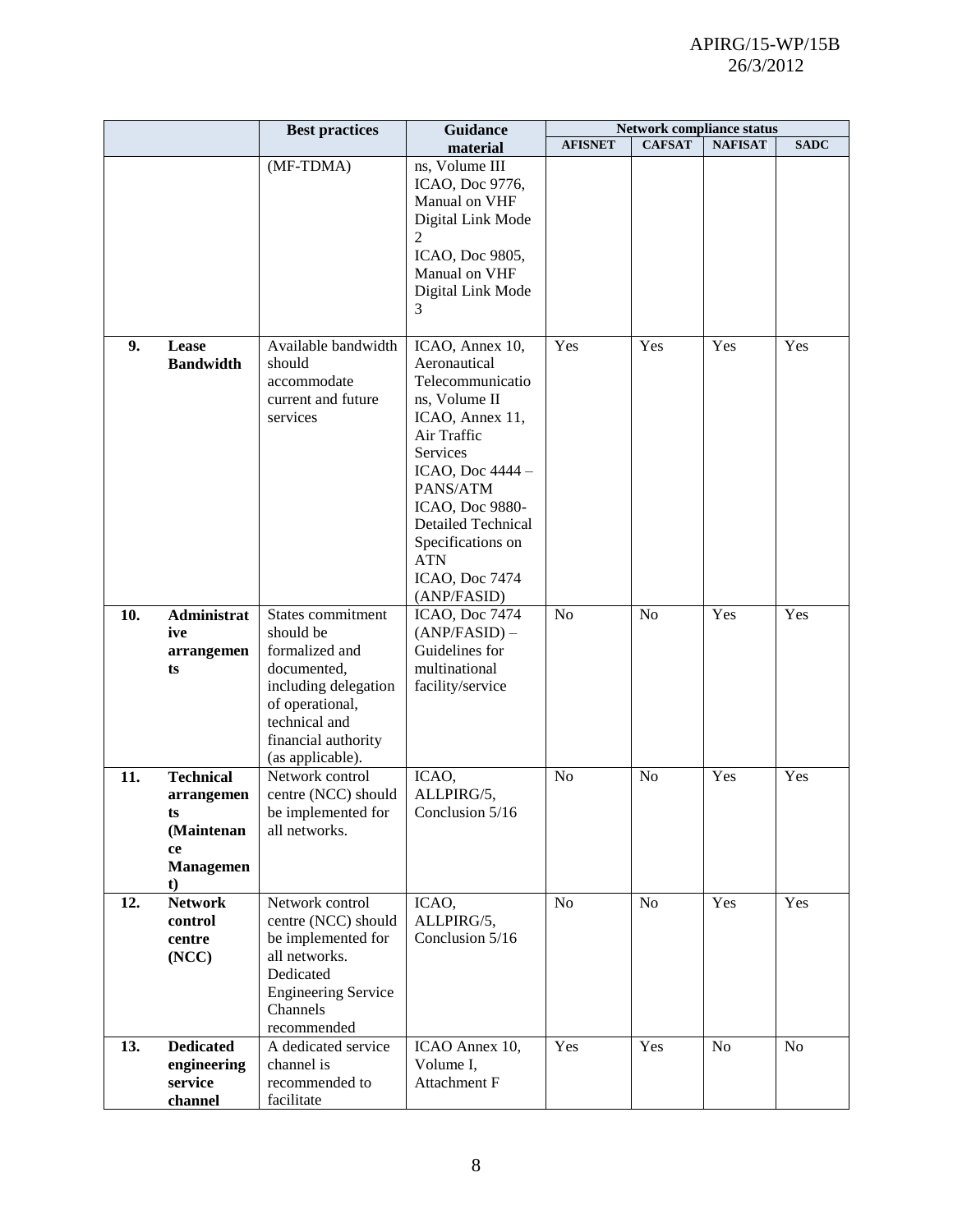|                   |                                       | <b>Best practices</b>     | <b>Guidance</b>                            | <b>Network compliance status</b> |               |                |                |
|-------------------|---------------------------------------|---------------------------|--------------------------------------------|----------------------------------|---------------|----------------|----------------|
|                   |                                       |                           | material                                   | <b>AFISNET</b>                   | <b>CAFSAT</b> | <b>NAFISAT</b> | <b>SADC</b>    |
|                   |                                       | coordination of           |                                            |                                  |               |                |                |
|                   |                                       | maintenance               |                                            |                                  |               |                |                |
|                   |                                       | between networks'         |                                            |                                  |               |                |                |
|                   |                                       | stations                  |                                            |                                  |               |                |                |
| 14.               | <b>Services</b>                       | Aeronautical fixed        | ICAO, Annex 10,                            | Yes                              | Yes           | Yes            | Yes            |
|                   | supported                             | services (AFTN,           | Aeronautical                               |                                  |               |                |                |
|                   | ATS/DS)                               |                           | Telecommunicatio                           |                                  |               |                |                |
|                   |                                       | Aeronautical mobile       | ns, Volume II                              |                                  |               |                |                |
|                   |                                       | service $(AMS)$ –         | ICAO, Annex 11,                            |                                  |               |                |                |
|                   |                                       | <b>Extended VHF radio</b> | Air Traffic                                |                                  |               |                |                |
|                   |                                       | coverage                  | Services                                   |                                  |               |                |                |
|                   |                                       | Aeronautical              | ICAO, Doc 4444 -                           |                                  |               |                |                |
|                   |                                       | Telecommunication         | PANS/ATM                                   |                                  |               |                |                |
|                   |                                       | Network (ATN)             | ICAO, Doc 9880-                            |                                  |               |                |                |
|                   |                                       | applications              | <b>Detailed Technical</b>                  |                                  |               |                |                |
|                   |                                       | (AMHS, AIDC)              | Specifications on<br><b>ATN</b>            |                                  |               |                |                |
|                   |                                       |                           | ICAO, Doc 7474                             |                                  |               |                |                |
|                   |                                       |                           | (ANP/FASID)                                |                                  |               |                |                |
| 15.               | <b>New</b>                            | To be defined.            |                                            | N/A                              | N/A           | N/A            | N/A            |
|                   | <b>Services to</b>                    |                           |                                            |                                  |               |                |                |
|                   | be                                    |                           |                                            |                                  |               |                |                |
|                   | supported                             |                           |                                            |                                  |               |                |                |
| 16.               | <b>Funding</b>                        | Sustainable funding       | ICAO, Doc 9082 -                           | Yes                              | Yes           | N <sub>o</sub> | N <sub>o</sub> |
|                   | mechanism                             | mechanism required        | Policies on user                           |                                  |               |                |                |
|                   | for the                               | for all networks.         | charges                                    |                                  |               |                |                |
|                   | networks                              |                           |                                            |                                  |               |                |                |
| 17.               | Connecti-                             | Full connectivity         | ICAO, Doc 7474 -                           | N <sub>o</sub>                   | No            | N <sub>o</sub> | N <sub>o</sub> |
|                   | vity                                  | required within and       | Air Navigation                             |                                  |               |                |                |
|                   | (internal                             | between all the           | Plan (FASID)                               |                                  |               |                |                |
|                   | connectivity                          | networks                  | Connectivity                               |                                  |               |                |                |
|                   | and                                   | ICAO to address all       | Matrices for                               |                                  |               |                |                |
|                   | interconnec                           | the identified non-       | ATS/DS and                                 |                                  |               |                |                |
|                   | tions with                            | technical issues.         | <b>AFTN</b><br><b>AFI AFTN</b>             |                                  |               |                |                |
|                   | other<br>networks)                    |                           |                                            |                                  |               |                |                |
| 18.               |                                       | Formal agreements         | <b>Routing Directory</b><br>ICAO Annex 10, | No                               | No            | No             | No             |
|                   | Manage-<br>ment of                    | recommended to            | Aeronautical                               |                                  |               |                |                |
|                   | interconnec                           | address                   | Telecommunicatio                           |                                  |               |                |                |
|                   | tions                                 | interconnection           | ns, Vol.II, Paras.                         |                                  |               |                |                |
| issues            |                                       | 2.4.1 and 2.4.4           |                                            |                                  |               |                |                |
| 19.               | <b>Base band</b>                      | Use of standardised       | ICAO, Annex 10,                            |                                  |               |                |                |
|                   | transmis-                             | bit-oriented              | Aeronautical                               |                                  |               |                |                |
| sion<br>protocols |                                       | Telecommunicatio          |                                            |                                  |               |                |                |
|                   | protocols<br><b>Internet Protocol</b> |                           | ns, Volume III                             |                                  |               |                |                |
| Suite (IPS)       |                                       | ICAO, Doc 9896 -          |                                            |                                  |               |                |                |
| recommended       |                                       | Manual on ATN             |                                            |                                  |               |                |                |
|                   |                                       | X25 to be                 | using IPS                                  |                                  |               |                |                |
|                   |                                       | discontinued              | Standards and                              |                                  |               |                |                |
|                   |                                       |                           | Protocols                                  |                                  |               |                |                |
|                   |                                       |                           | $AFI/7 -$                                  |                                  |               |                |                |
|                   |                                       |                           |                                            |                                  |               |                |                |
|                   |                                       |                           | Recommendation<br>9/6                      |                                  |               |                |                |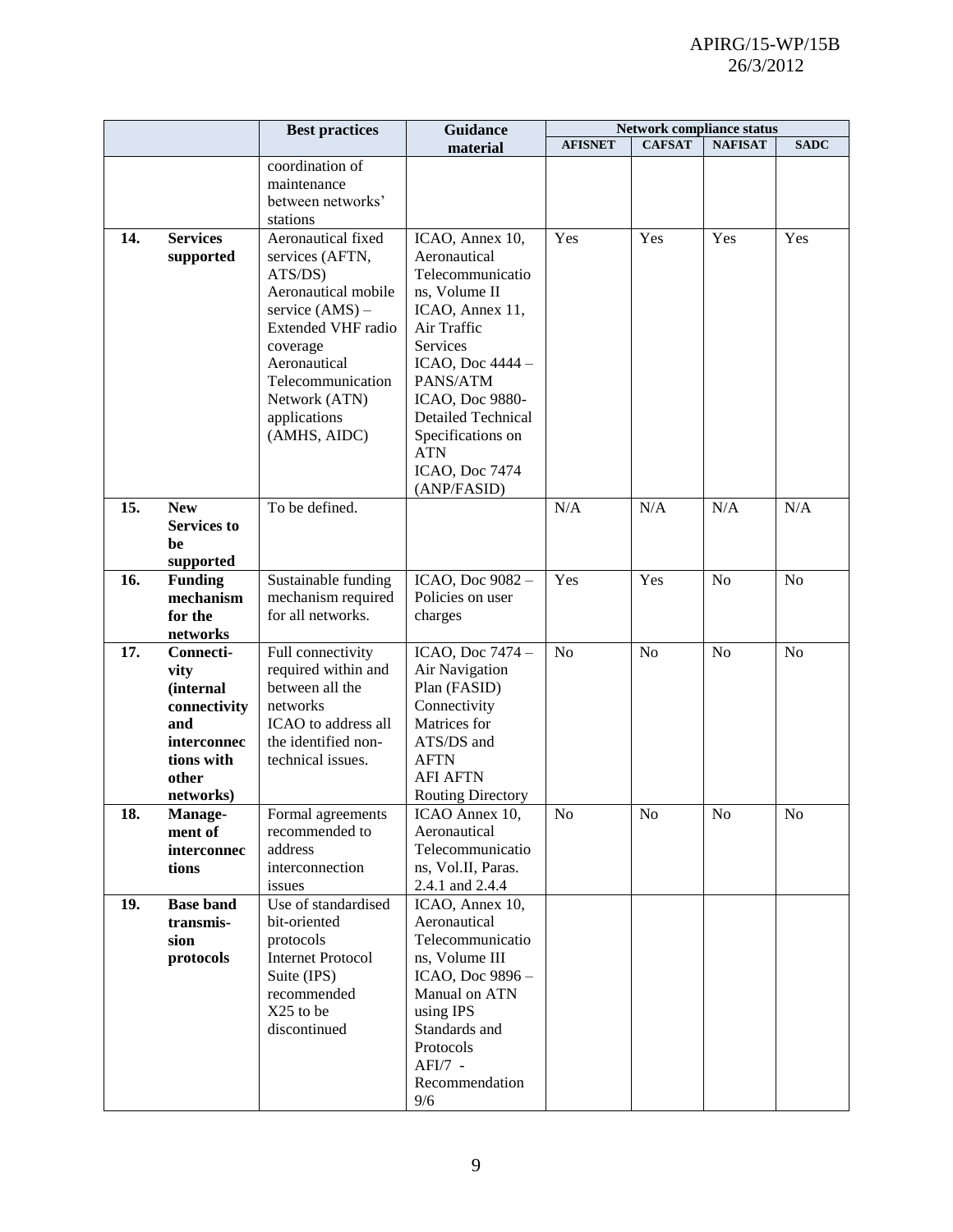|     |                                        | <b>Best practices</b>                                                                                                                                                                                                                                                                                                                                                                                                                | <b>Guidance</b>                                                                                                                                                      | <b>Network compliance status</b> |                |                |                |  |  |
|-----|----------------------------------------|--------------------------------------------------------------------------------------------------------------------------------------------------------------------------------------------------------------------------------------------------------------------------------------------------------------------------------------------------------------------------------------------------------------------------------------|----------------------------------------------------------------------------------------------------------------------------------------------------------------------|----------------------------------|----------------|----------------|----------------|--|--|
|     |                                        |                                                                                                                                                                                                                                                                                                                                                                                                                                      | material                                                                                                                                                             | <b>AFISNET</b>                   | <b>CAFSAT</b>  | <b>NAFISAT</b> | <b>SADC</b>    |  |  |
|     |                                        |                                                                                                                                                                                                                                                                                                                                                                                                                                      | <b>APIRG Conclusion</b><br>13/10<br><b>APIRG Conclusion</b><br>16/13<br><b>APIRG Conclusion</b><br>16/14                                                             |                                  |                |                |                |  |  |
| 20. | <b>Transmis-</b><br>sion speed         | AFTN main circuits:<br>1200 bauds<br>ATN circuits: 9.6<br><b>Kbps</b><br><b>ATN</b> backbone<br>circuits: 64 Kbps                                                                                                                                                                                                                                                                                                                    | <b>APIRG Conclusion</b><br>12/13<br><b>APIRG ATN/TF/2</b><br>Report                                                                                                  | Yes                              | Yes            | Yes            | Yes            |  |  |
| 21. | <b>AFTN</b><br>circuit<br>availability | Circuit availability<br>should be monitored<br>and provided to<br><b>ICAO</b> Regional<br>Office on monthly<br>basis. Minimum<br>requirement is: 97%                                                                                                                                                                                                                                                                                 | ICAO, Doc 7474,<br>ANP (AFI/7<br>Recommendations<br>$9/3$ and $9/4$ )                                                                                                | Yes                              | Yes            | Yes            | Yes            |  |  |
| 22. | <b>Message</b><br>transit<br>times     | Message transit<br>times should be<br>monitored and<br>provided quarterly<br>to ensure that<br>operational<br>requirements are<br>met.                                                                                                                                                                                                                                                                                               | ICAO, Annex 11,<br>Air Traffic<br>Services, Chapter 6<br>ICAO, Doc 8259,<br>Manual on the<br>Planning and<br>Engineering of<br><b>AFTN APIRG</b><br>Conclusion 12/13 | N <sub>o</sub>                   | N <sub>o</sub> | N <sub>o</sub> | N <sub>o</sub> |  |  |
| 23. | <b>AFTN</b><br>circuit<br>loading      | Performance<br>evaluation of AFTN<br>circuits is required<br>the basis of<br>on<br>collected<br>statistics<br>for a period of<br>minimum three days<br>at the interval of six<br>months from 23 to<br>25<br>April<br>and<br>October.<br>These<br>include<br>traffic<br>traffic<br>volume,<br>statistics and circuit<br>which<br>occupancy,<br>are needed to assess<br>the suitability of the<br>modulation rate of<br>AFTN circuits. | ICAO, Doc 8259,<br>Manual on the<br>Planning and<br>Engineering of<br><b>AFTN</b>                                                                                    | N <sub>o</sub>                   | N <sub>o</sub> | N <sub>o</sub> | No             |  |  |

---END---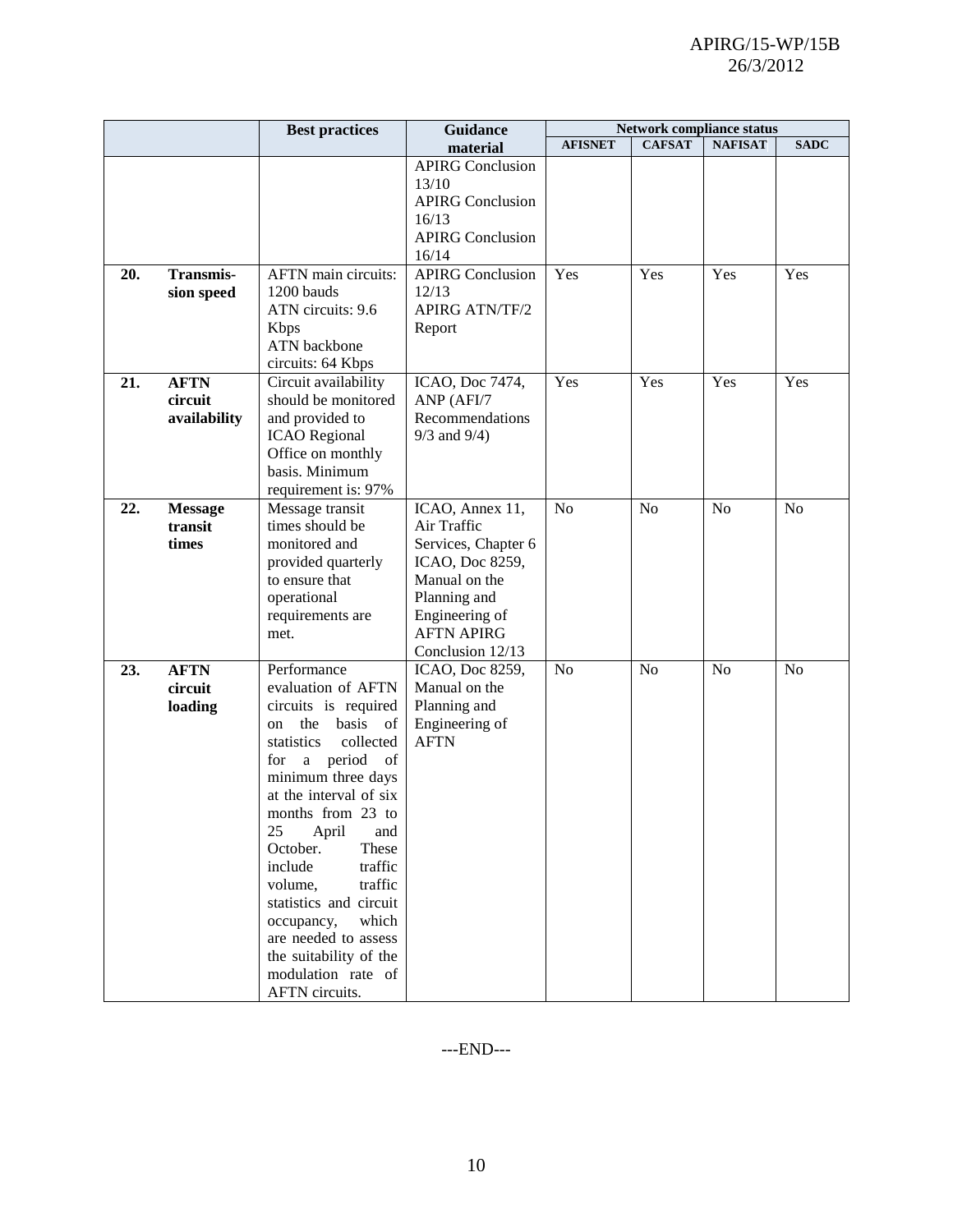# **APPENDIX C1**

## **TASK FORCE ON THE DEVELOPMENT OF REGIONAL PROJECT ON AN AFI INTEGRATED AERONAUTICAL TELECOMMUNICATION INFRASTRUCTURE TERMS OF REFERENCE**

### **1. Vision**

- a) Continue to improve safety within the AFI region.
- b) Enhance AFI Aeronautical Infrastructure safety.
- c) Improve the contribution of infrastructure in AFI safety endeavours.
- d) To enhance contribution of aeronautical communications infrastructure in the AFI region.
- e) Enhancement of safety through elimination of deficiencies associated with AFI aeronautical infrastructure.

## **2. Objectives**

- a) Develop a sustainable and integrated/interoperable VSAT networks to provide aeronautical telecommunications services in AFI region;
- b) Upgrade technical capabilities of the networks to comply with the ICAO SARPs and guidance material, user requirements and global best practices;
- c) Ensure financial sustainability of the networks through equitable and fair allocation of costs to states and users;
- d) Create harmonious and seamless administrative oversights for the networks;
- e) Enlist states' commitment to this initiative;
- f) Achieve the ATN concept for AFI; and
- g) Apply appropriate costs-effective technologies.

## **3. Deliverables**

The deliverables expected from the Task Force include:

### **3.1. Technical:**

|                  | Purpose of the multinational air navigation facility/service and its     |
|------------------|--------------------------------------------------------------------------|
|                  | operational and technical justifications.                                |
|                  | This should include the overall plan and targets for the development and |
|                  | the establishment of the facility/service.                               |
|                  | The likely implications if any, on regulations, working routines,        |
| <b>TECHNICAL</b> | equipment, premises and maintenance should be included. Information on   |
|                  | the expected consequences on the overall AFI air navigation system or    |
|                  | any part thereof should also be included.                                |
|                  | <b>Deliverables</b>                                                      |
|                  | a) Detailed gap analysis based on ICAO SARPs and guidance                |
|                  | material, user requirements and global best practices;                   |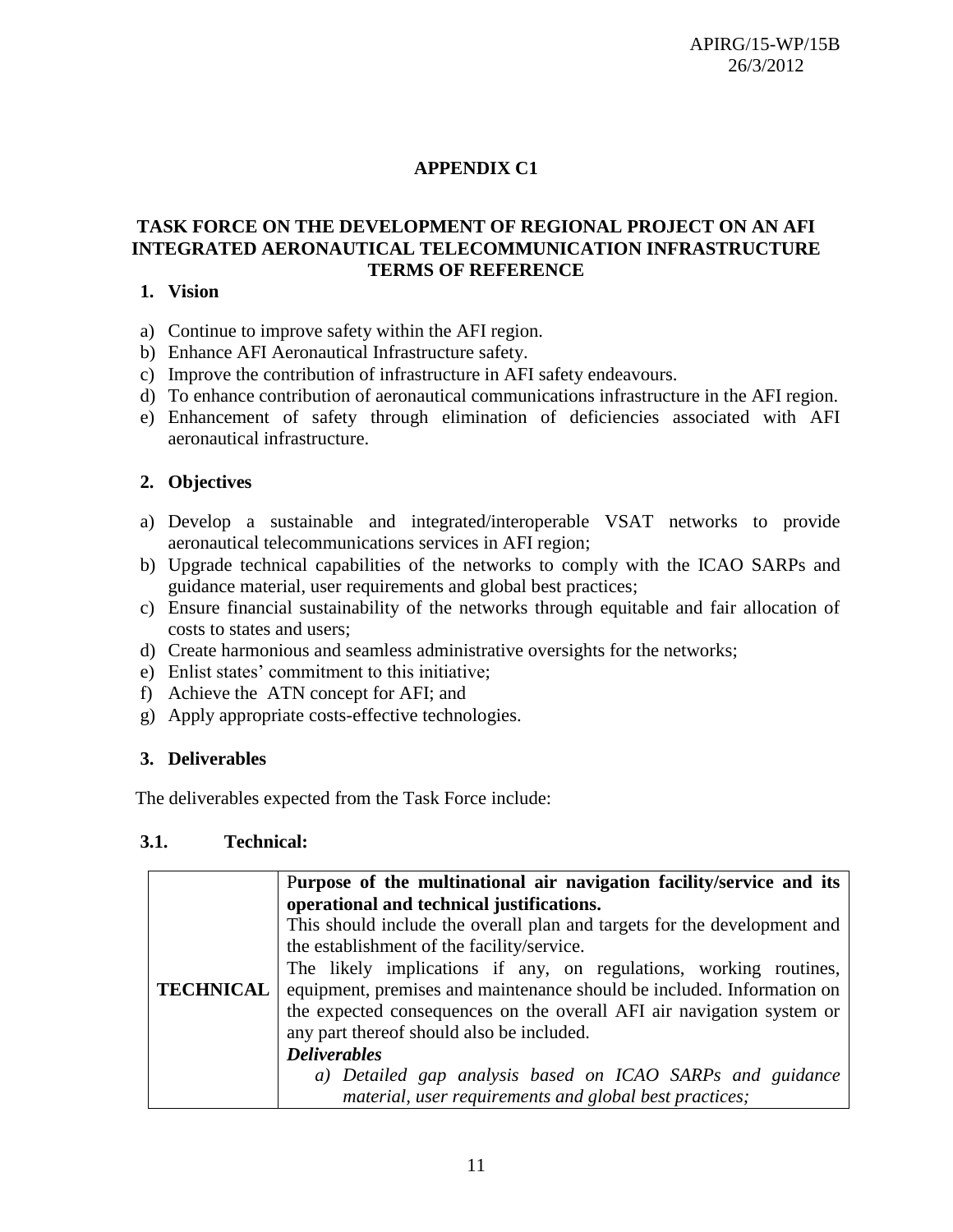| b) Architectural requirements; Recommendations for a road-map, to        |
|--------------------------------------------------------------------------|
| be implemented by States; and                                            |
| c) Maintenance.                                                          |
| Need for an amendment to the AFI Regional Air Navigation Plan.           |
| Assess the need if the establishment of a multinational facility/service |
| will necessitate an amendment to the AFI Regional Air Navigation Plan,   |
| to be carried out in accordance with established procedures.             |
| <b>Deliverable</b>                                                       |
| Amendment proposal to the Air Navigation Plan as appropriate.            |

# **Composition of the Technical Team:**

 Egypt, ATNS (South Africa, **Team Leader**), Tanzania, ASECNA, Roberts FIR, Botswana, Mozambique, Nigeria, IATA, Rwanda, France/Reunion, Swaziland, Uganda, SITA, CACAS

## **3.2. Financial:**

|                  | Financial implications and cost-effectiveness.                                                                                                           |  |  |  |  |  |  |  |  |  |  |
|------------------|----------------------------------------------------------------------------------------------------------------------------------------------------------|--|--|--|--|--|--|--|--|--|--|
|                  | Related information should include estimates of the total costs of the                                                                                   |  |  |  |  |  |  |  |  |  |  |
|                  | multinational facility/service covering, as required, research and                                                                                       |  |  |  |  |  |  |  |  |  |  |
|                  | development, implementation, operation and maintenance, administration,                                                                                  |  |  |  |  |  |  |  |  |  |  |
|                  | and capital costs. how all costs incurred prior to the operational phase will                                                                            |  |  |  |  |  |  |  |  |  |  |
|                  | be financed; assessing savings which may accrue from the implementation                                                                                  |  |  |  |  |  |  |  |  |  |  |
|                  | of the facility/service and comparing these savings to the total cost                                                                                    |  |  |  |  |  |  |  |  |  |  |
|                  | estimates; proposals as to how cost shares of States participating in the<br>provision of the project are to be determined. Also, assessment needs to be |  |  |  |  |  |  |  |  |  |  |
|                  | provided on impact on users from charges for the facility/service                                                                                        |  |  |  |  |  |  |  |  |  |  |
|                  | concerned.                                                                                                                                               |  |  |  |  |  |  |  |  |  |  |
| <b>FINANCIAL</b> |                                                                                                                                                          |  |  |  |  |  |  |  |  |  |  |
|                  | <b>Financial aspects</b>                                                                                                                                 |  |  |  |  |  |  |  |  |  |  |
|                  | The participation of States in the provision of a multinational                                                                                          |  |  |  |  |  |  |  |  |  |  |
|                  | facility/service is based on the assumption that any State having supported                                                                              |  |  |  |  |  |  |  |  |  |  |
|                  | and agreed to the implementation of such a facility/service and making use                                                                               |  |  |  |  |  |  |  |  |  |  |
|                  | of it should also shoulder its respective share of the costs involved.                                                                                   |  |  |  |  |  |  |  |  |  |  |
|                  | <b>Deliverables</b>                                                                                                                                      |  |  |  |  |  |  |  |  |  |  |
|                  | a) Cost estimates;                                                                                                                                       |  |  |  |  |  |  |  |  |  |  |
|                  | b) Funding (project teams and integrated network model);                                                                                                 |  |  |  |  |  |  |  |  |  |  |
|                  | c) Cost recovery methods (cost sharing amongst states, billing); and                                                                                     |  |  |  |  |  |  |  |  |  |  |
|                  | Maintenance.                                                                                                                                             |  |  |  |  |  |  |  |  |  |  |

# **Composition of the Financial Team:**

ATNS (South Africa), ASECNA (**Team Leader**), IATA, France, Kenya, Uganda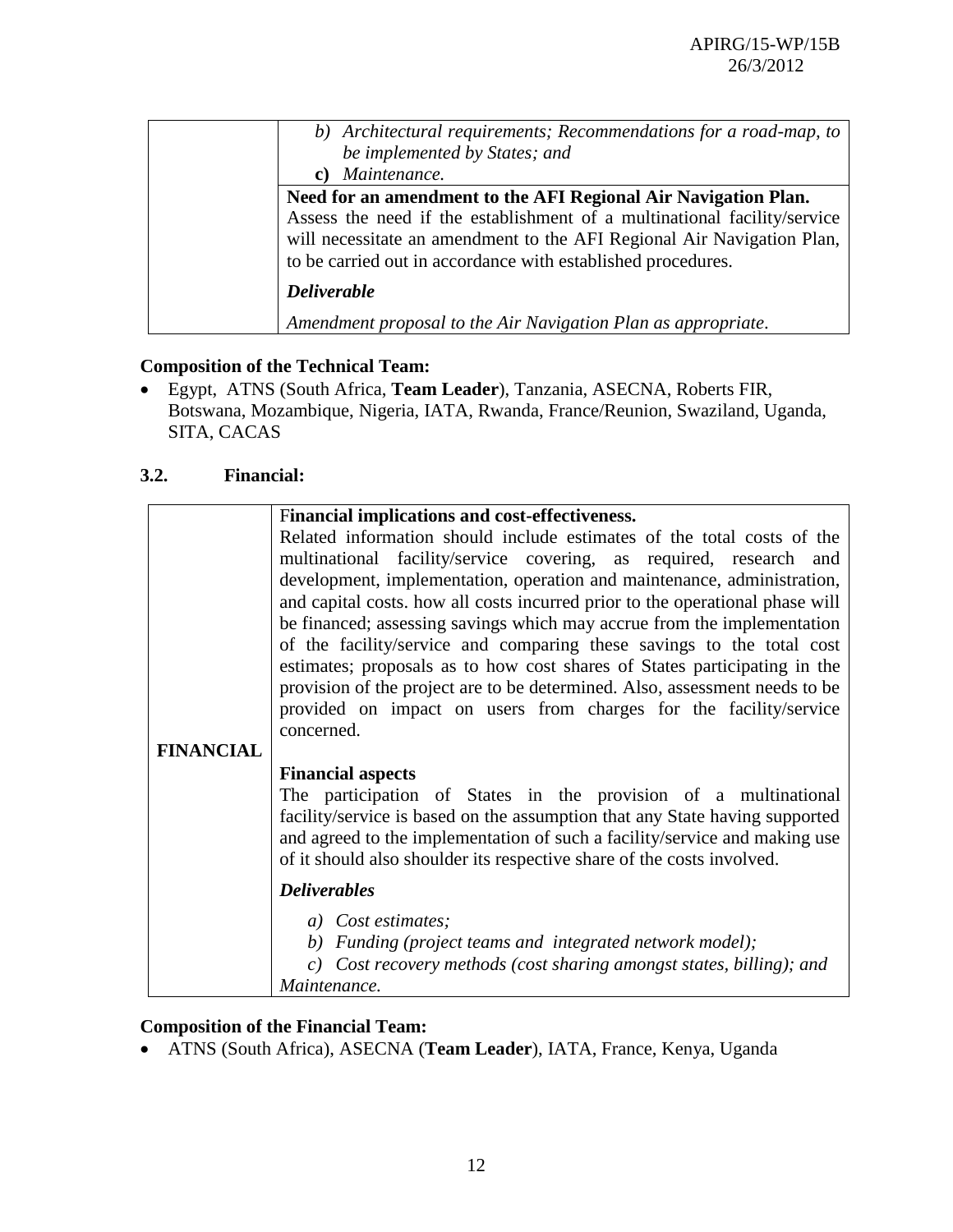# **3.3. Administrative:**

| DMINISTRATIVE | Managerial implications and other contractual aspects<br>The participating States would need to formalize in an agreement<br>the terms under which the multinational facility/service is to be<br>provided. A primary aim of the agreement should be to ensure that<br>the costs involved are shared among the participating States in a<br>fair and equitable manner. |
|---------------|------------------------------------------------------------------------------------------------------------------------------------------------------------------------------------------------------------------------------------------------------------------------------------------------------------------------------------------------------------------------|
|               | <b>Deliverables</b><br>a) Oversight model;<br>b) States' commitment;<br>c) Legal issues; Governance; and<br>Maintenance.                                                                                                                                                                                                                                               |

# **Composition of the Administrative Team:**

ATNS (South Africa), ASECNA, Egypt, IATA, Namibia, Kenya (**Team Leader**),

Tanzania

# **3.4 Administrative:**

|              | Agreement.                                                              |  |  |  |  |  |  |  |  |
|--------------|-------------------------------------------------------------------------|--|--|--|--|--|--|--|--|
|              | The various basic provisions that would normally have to be covered are |  |  |  |  |  |  |  |  |
|              | addressed below in the sequence they would usually appear.              |  |  |  |  |  |  |  |  |
|              | a) Objective of the agreement.                                          |  |  |  |  |  |  |  |  |
|              | b) Obligations of States party to the agreement.                        |  |  |  |  |  |  |  |  |
|              | c) Definition and description of the facility/service.                  |  |  |  |  |  |  |  |  |
|              | d) Establishment and operation of the facility/service.                 |  |  |  |  |  |  |  |  |
|              | e) Legal responsibility.                                                |  |  |  |  |  |  |  |  |
|              | f) Liability aspects.                                                   |  |  |  |  |  |  |  |  |
| <b>LEGAL</b> | g) Managerial aspects:                                                  |  |  |  |  |  |  |  |  |
|              | 1) Governing bodies and decision-making arrangements.                   |  |  |  |  |  |  |  |  |
|              | 2) Organization and staffing.                                           |  |  |  |  |  |  |  |  |
|              | 3) Consultation.                                                        |  |  |  |  |  |  |  |  |
|              | h) Financial aspects:                                                   |  |  |  |  |  |  |  |  |
|              | 1) Pre-implementation considerations.                                   |  |  |  |  |  |  |  |  |
|              | 2) Cost determination.                                                  |  |  |  |  |  |  |  |  |
|              | 3) Cost sharing.                                                        |  |  |  |  |  |  |  |  |
|              | 4) Recovery of costs from users.                                        |  |  |  |  |  |  |  |  |
|              | 5) Budgeting.                                                           |  |  |  |  |  |  |  |  |
|              | 6) Authority to approve the budget.                                     |  |  |  |  |  |  |  |  |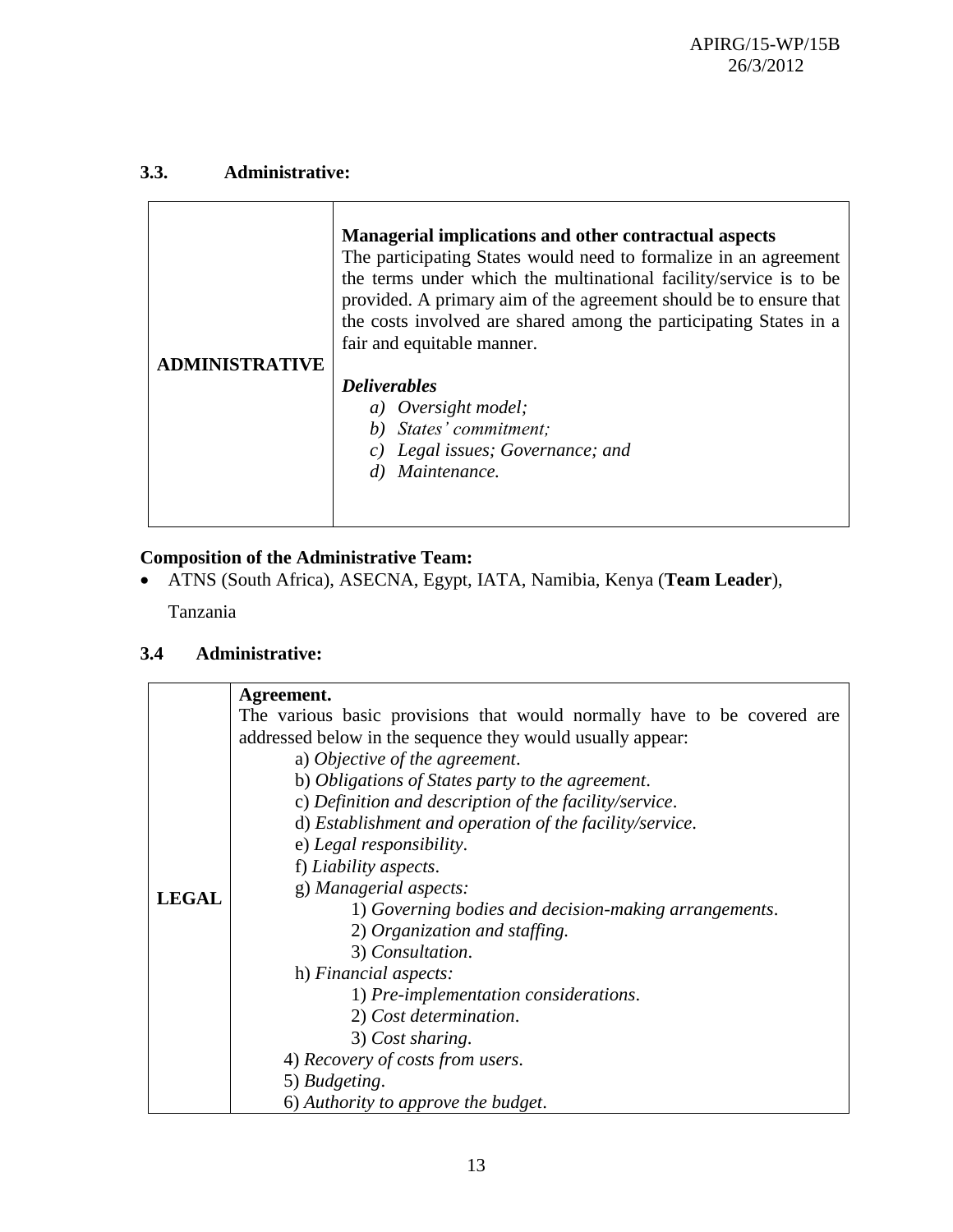7) *Financial auditing*. 8) *Taxation and other government levies*. i) *Procedures for settlement of disputes*. j) *Accessions, withdrawals, amendments to and termination of agreement*. *Deliverables Draft agreement*

**----------------------**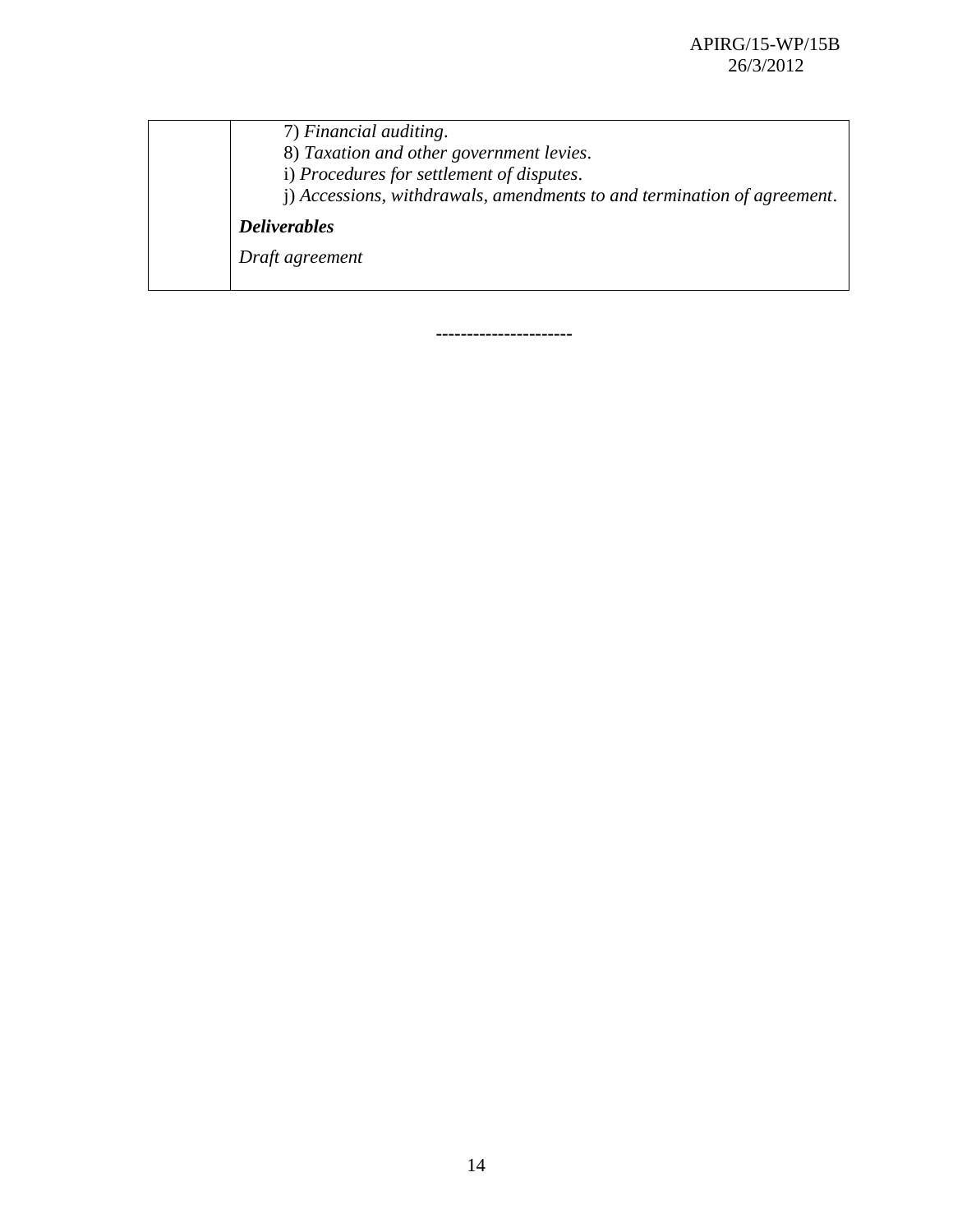## APIRG/15-WP/15B 26/3/2012

# **Appendix C1**

| n.                      | Task Name                                                     | Duration | Start                               | Finish       | 2011 Otr 3 |   |         |     | 2011 Qtr 4 |     |     | 2012 Otr 1 |     |     | 2012 Otr 2 |     | 2012 Qtr 3 |     |     | 2012 Qtr 4 |
|-------------------------|---------------------------------------------------------------|----------|-------------------------------------|--------------|------------|---|---------|-----|------------|-----|-----|------------|-----|-----|------------|-----|------------|-----|-----|------------|
|                         |                                                               |          |                                     |              |            |   | Aug Sep | Oct |            | Nov | Dec | Jan I      | Feb | Mar | Apr May    | Jun | <b>Jul</b> | Aug | Sep | Oct        |
| $\overline{1}$          | AFI VSAT Network Study - Revision A (17-10-2011)              |          | 304 days? Wed 11/08/03 Fri 12/09/28 |              |            |   |         |     |            |     |     |            |     |     |            |     |            |     |     |            |
| $\overline{2}$          | <b>Time Frame for Technical Team</b>                          |          | 169 days? Wed 11/08/03 Fri 12/03/23 |              |            |   |         |     |            |     |     |            |     |     |            |     |            |     |     |            |
| $\overline{\mathbf{3}}$ | Draft Management & Communication Plan                         |          | 2 days Wed 11/08/03 Thu 11/08/04    |              |            |   |         |     |            |     |     |            |     |     |            |     |            |     |     |            |
| $\overline{4}$          | Submit to VSAT Service Providers/Members for Acceptance       |          | 12 days Fri 11/08/05 Sun 11/08/21   |              |            |   |         |     |            |     |     |            |     |     |            |     |            |     |     |            |
| 5                       | <b>Draft Questionnaire</b>                                    |          | 14 days Wed 11/08/03 Sun 11/08/2    |              |            |   |         |     |            |     |     |            |     |     |            |     |            |     |     |            |
| R                       | Draft technical description of present networks               |          | 8 days Thu 11/08/11 Sun 11/08/21    |              |            | Ð |         |     |            |     |     |            |     |     |            |     |            |     |     |            |
| $\overline{7}$          | Submit to VSAT Service Provider/Members for Comments (485)    |          | 7 days Tue 11/08/23 Wed 11/08/3     |              |            |   |         |     |            |     |     |            |     |     |            |     |            |     |     |            |
| <b>R</b>                | Update Draft Questionnaire & Submit to VSAT Service Providers |          | 4 days Thu 11/09/01 Tue 11/09/06    |              |            |   |         |     |            |     |     |            |     |     |            |     |            |     |     |            |
| $\overline{9}$          | First AFI VSAT Review Meeting                                 |          | 3 days? Mon 11/10/03 Wed 11/10/05   |              |            |   |         |     |            |     |     |            |     |     |            |     |            |     |     |            |
| 10                      | Receive feedback/inputs from VSAT Service Providers           |          | 33 days Wed 11/09/07 Fri 11/10/21   |              |            |   |         |     |            |     |     |            |     |     |            |     |            |     |     |            |
| 11                      | Compilation of feedback/Inputs Received                       |          | 30 days Mon 11/10/24 Fri 11/12/02   |              |            |   |         |     |            |     |     |            |     |     |            |     |            |     |     |            |
| $\overline{12}$         | Draft Report to VSAT Service Providers/Members                |          | 28 days Mon 11/12/05 Wed 12/01/25   |              |            |   |         |     |            |     |     |            |     |     |            |     |            |     |     |            |
| 13                      | APIRG/18 Prepatory Meeting (AFI VSAT/2-Feb 2012)              |          | 3 days Thu 12/01/26 Mon 12/01/30    |              |            |   |         |     |            |     |     |            |     |     |            |     |            |     |     |            |
| 14                      | Submit pertinent Information to Financial & Admin. Group      |          | 1 day Tue 12/01/31 Tue 12/01/31     |              |            |   |         |     |            |     |     |            |     |     |            |     |            |     |     |            |
| $\overline{15}$         | Preparation of Report for APIRG/18                            |          | 30 days Wed 12/02/01 Tue 12/03/13   |              |            |   |         |     |            |     |     |            |     |     |            |     |            |     |     |            |
| 16                      | APRG/18 Meeting                                               |          | 5 days Mon 12/03/19 Fri 12/03/23    |              |            |   |         |     |            |     |     |            |     |     |            |     |            |     |     |            |
| 17                      | <b>Time Frame for Financial Team</b>                          |          | 237 days? Wed 11/10/05 Thu 12/08/30 |              |            |   |         |     |            |     |     |            |     |     |            |     |            |     |     |            |
| 18                      | <b>Cost Evaluation Tasks</b>                                  |          | 43 days? Wed 12/02/01               | Fri 12/03/30 |            |   |         |     |            |     |     |            |     |     |            |     |            |     |     |            |
| 19                      | <b>Funding Tasks</b>                                          |          | 42 days? Fri 12/06/01 Mon 12/07/30  |              |            |   |         |     |            |     |     |            |     |     |            |     |            |     |     |            |
| 20                      | Positive Business Case                                        |          | 22 days? Wed 12/08/01 Thu 12/08/30  |              |            |   |         |     |            |     |     |            |     |     |            |     |            |     |     |            |
| 21                      | Short Term Funding for the Project                            |          | 30 days? Wed 11/10/05 Tue 11/11/15  |              |            |   |         |     |            |     |     |            |     |     |            |     |            |     |     |            |
| 22                      | Appointment of Financial Consultant                           |          | 44 days? Wed 11/11/16 Mon 12/01/16  |              |            |   |         |     |            |     |     |            |     |     |            |     |            |     |     |            |
| 23                      | Evaluation of 3 Current Cost Recovery Models                  |          | 41 days? Wed 11/10/05 Wed 11/11/30  |              |            |   |         |     |            |     |     |            |     |     |            |     |            |     |     |            |
| 24                      | Cost Recovery Model                                           |          | 65 days? Thu 12/03/01 Wed 12/05/30  |              |            |   |         |     |            |     |     |            |     |     |            |     |            |     |     |            |
| 25                      | <b>Administrative Team (provisional)</b>                      |          | 255 days? Wed 11/08/03 Mon 12/07/23 |              |            |   |         |     |            |     |     |            |     |     |            |     |            |     |     |            |
| 26                      |                                                               |          | 129 days? Wed 11/08/03 Fri 12/01/27 |              |            |   |         |     |            |     |     |            |     |     |            |     |            |     |     |            |
|                         | WP1 - Oversight Model                                         |          |                                     |              |            |   |         |     |            |     |     |            |     |     |            |     |            |     |     |            |
| 27                      | Summarize Existing models and those referred to in Task Force |          | 34 days Wed 11/08/03 Fri 11/09/16   |              |            |   |         |     |            |     |     |            |     |     |            |     |            |     |     |            |
| 28                      | <b>Receive Feedback from Team Members</b>                     |          | 9 days Tue 11/09/20 Fri 11/09/30    |              |            |   |         |     |            |     |     |            |     |     |            |     |            |     |     |            |
| 29                      | Re-distribute for Comments to Members                         |          | 12 days Mon 11/10/03 Tue 11/10/18   |              |            |   |         |     |            |     |     |            |     |     |            |     |            |     |     |            |
| 30                      | Receive comments back from Members                            |          | 1 day? Fri 11/10/21                 | Fri 11/10/2  |            |   |         |     |            |     |     |            |     |     |            |     |            |     |     |            |
| 31                      | Develop Questionnaire (advantages/disadvantages)              |          | 15 days Tue 11/10/25 Mon 11/11/14   |              |            |   |         |     |            |     |     |            |     |     |            |     |            |     |     |            |
| 32                      | Distribute Questionnaire for editing by Members               |          | 6 days Tue 11/11/15 Tue 11/11/22    |              |            |   |         |     |            |     |     |            |     |     |            |     |            |     |     |            |
| 33                      | <b>Ciculate finalized Questionnaire</b>                       |          | 34 days Wed 11/11/23 Mon 12/01/09   |              |            |   |         |     |            |     |     |            |     |     |            |     |            |     |     |            |
| $\overline{34}$         | Get results, analyse & prepare draft report for AFI VSAT/2    |          | 14 days Tue 12/01/10 Fri 12/01/27   |              |            |   |         |     |            |     |     |            |     |     |            |     |            |     |     |            |
| 35                      | <b>WP2 - States Commitment</b>                                |          | 129 days Wed 11/08/03 Fri 12/01/27  |              |            |   |         |     |            |     |     |            |     |     |            |     |            |     |     |            |
| 36                      | Summary of Existing Commitments & Forward to Members          |          | 34 days Wed 11/08/03 Fri 11/09/16   |              |            |   |         |     |            |     |     |            |     |     |            |     |            |     |     |            |
| 37                      | Receive feedback from Members                                 |          | 11 days Mon 11/09/19 Mon 11/10/03   |              |            |   |         |     |            |     |     |            |     |     |            |     |            |     |     |            |
| $\overline{38}$         | Re-distribute for comments to Members                         |          | 11 days Tue 11/10/04 Tue 11/10/18   |              |            |   |         |     |            |     |     |            |     |     |            |     |            |     |     |            |
| 39                      | Receive Feedback from Members                                 |          | 9 days Wed 11/10/19 Mon 11/10/31    |              |            |   |         |     |            |     |     |            |     |     |            |     |            |     |     |            |
| 40                      | Circulate updated document to ANSPs for comments              |          | 12 days Tue 11/11/01 Wed 11/11/16   |              |            |   |         |     |            |     |     |            |     |     |            |     |            |     |     |            |
| 41                      | Get feedback from Members                                     |          | 11 days Thu 11/11/17 Thu 11/12/01   |              |            |   |         |     |            |     |     |            |     |     |            |     |            |     |     |            |
| 42                      | Get results, analyse & prepare draft report for AFI VSAT/2    |          | 40 days Mon 11/12/05 Fri 12/01/27   |              |            |   |         |     |            |     |     |            |     |     |            |     |            |     |     |            |
| 43                      | WP3 - Legal & Governance Issues                               |          | 129 days Wed 11/08/03 Fri 12/01/27  |              |            |   |         |     |            |     |     |            |     |     |            |     |            |     |     |            |
| 44                      | Summaries Existing Ones & circulate to Members for perusal    |          | 34 days Wed 11/08/03 Fri 11/09/16   |              |            |   |         |     |            |     |     |            |     |     |            |     |            |     |     |            |
| 45                      | Receive Feedback from Members                                 |          | 11 days Mon 11/09/19 Mon 11/10/03   |              |            |   |         |     |            |     |     |            |     |     |            |     |            |     |     |            |
| 46                      | Re-distribute for comments to Members                         |          | 11 days Tue 11/10/04 Tue 11/10/18   |              |            |   |         |     |            |     |     |            |     |     |            |     |            |     |     |            |
| 47                      | <b>Receive Feedback from Members</b>                          |          | 9 days Wed 11/10/19 Mon 11/10/31    |              |            |   |         |     |            |     |     |            |     |     |            |     |            |     |     |            |
| 48                      | Circulate updated list to ANSPs for comments                  |          | 12 days Tue 11/11/01 Wed 11/11/16   |              |            |   |         |     |            |     |     |            |     |     |            |     |            |     |     |            |
| 49                      | Get feedback from Members                                     |          | 11 days Thu 11/11/17 Thu 11/12/01   |              |            |   |         |     |            |     |     |            |     |     |            |     |            |     |     |            |
| 50                      | Get results, analyse & prepare draft report for AFI VSAT/2    |          | 40 days Mon 11/12/05 Fri 12/01/27   |              |            |   |         |     |            |     |     |            |     |     |            |     |            |     |     |            |
| 51                      | WP4 - Maintenance                                             |          | 124 days Wed 12/02/01 Mon 12/07/23  |              |            |   |         |     |            |     |     |            |     |     |            |     |            |     |     |            |
| 52                      | Evaluate and analyse input from Technical Team                |          | 21 days Wed 12/02/01 Wed 12/02/29   |              |            |   |         |     |            |     |     |            |     |     |            |     |            |     |     |            |
| 53                      | Re-distribute for comments to Members                         |          | 11 days Thu 12/03/01 Thu 12/03/15   |              |            |   |         |     |            |     |     |            |     |     |            |     |            |     |     |            |
| 54                      | Receive Feedback                                              |          | 9 days Fri 12/03/16 Wed 12/03/28    |              |            |   |         |     |            |     |     |            |     |     |            |     |            |     |     |            |
| 55                      | Circulate updated list to ANSPs for comments                  |          | 12 days Thu 12/03/29 Fri 12/04/13   |              |            |   |         |     |            |     |     |            |     |     |            |     |            |     |     |            |
| 56                      | Get feedback from Members                                     |          | 11 days Mon 12/04/16 Mon 12/04/30   |              |            |   |         |     |            |     |     |            |     |     |            |     |            |     |     |            |
| 57                      | Get results, analyse & prepare draft report for AFI VSAT/2    |          | 60 days Tue 12/05/01 Mon 12/07/23   |              |            |   |         |     |            |     |     |            |     |     |            |     |            |     |     |            |
| 58                      | AFI VSAT Reporting Targets & meetings                         |          | 175 days Mon 12/01/30 Fri 12/09/28  |              |            |   |         |     |            |     |     |            |     |     |            |     |            |     |     |            |
| 59                      | Progress Report to AFI VSAT/2-Feb 2012 - APIRG/18             |          | 8 days Mon 12/01/30 Wed 12/02/08    |              |            |   |         |     |            |     |     |            |     |     |            |     |            |     |     |            |
| 60                      | Finalise Report for AFI VSAT                                  |          | 21 days Fri 12/08/31 Fri 12/09/28   |              |            |   |         |     |            |     |     |            |     |     |            |     |            |     |     |            |
| 61                      | Tentative dates for CNS/SG/5                                  |          | 4 days Mon 12/02/20 Thu 12/02/23    |              |            |   |         |     |            |     |     |            |     |     |            |     |            |     |     |            |
| 62                      | Tentative dates for APIRG/18                                  |          | 5 days Mon 12/03/19   Fri 12/03/23  |              |            |   |         |     |            |     |     |            |     |     |            |     |            |     |     |            |
|                         |                                                               |          |                                     |              |            |   |         |     |            |     |     |            |     |     |            |     |            |     |     |            |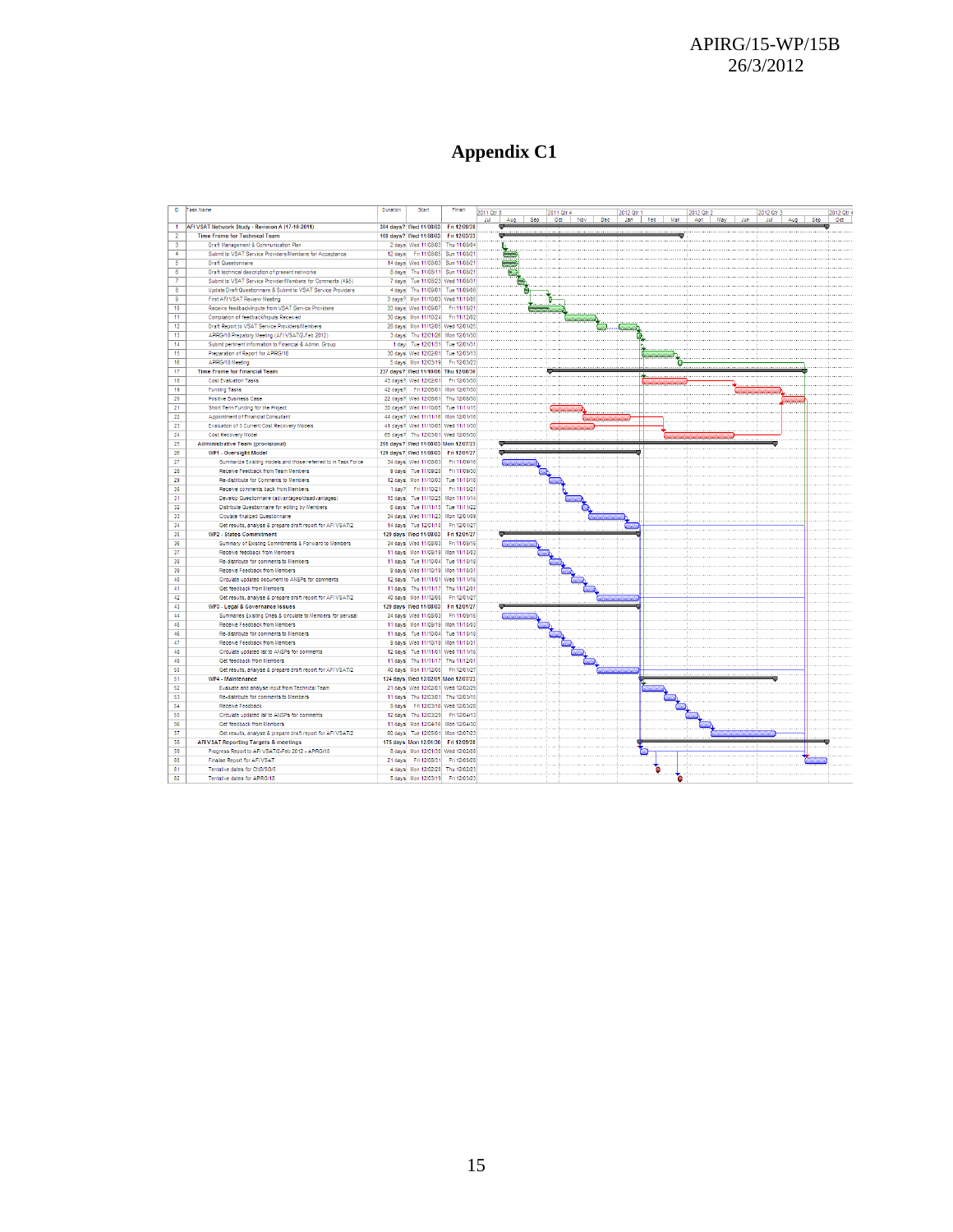# **APPENDIX D**

## VSAT NETWORK PERFORMANCE DATA COLLECTION FORMS

# **(Template for CAFSAT Node)**

Centre:

Date:

| <b>Parameters</b>               | <b>Values</b>                            | <b>Remarks</b>      |
|---------------------------------|------------------------------------------|---------------------|
|                                 | <b>Fixed Parameters</b>                  |                     |
| <b>Intelsat link Name</b>       | IS 901 @°E                               |                     |
| <b>Transponder Number</b>       | 36/36                                    |                     |
|                                 | $LONG = ddd, mm$                         |                     |
| <b>Satellite Earth Station</b>  | O/E                                      | Under WGS 84 Format |
| <b>Coordinates</b>              | $LAT = dd, mm N/S$                       |                     |
|                                 | $AZ = ddd, mm O/E$                       |                     |
|                                 | $EL = dd$ , mm $N/S$                     |                     |
| <b>Antenna Type and Size</b>    | $\dots$ m                                |                     |
|                                 | Tx :  dBi                                |                     |
| <b>Antenna Gain</b>             | Rx: dBi                                  |                     |
|                                 |                                          |                     |
| <b>SSPA</b> type                | X W                                      |                     |
| <b>Up Converter Frequency</b>   | <b>MHz</b>                               |                     |
| <b>Down Converter Frequency</b> | <b>MHz</b>                               |                     |
|                                 | <b>Global Dynamic parameters</b>         |                     |
| <b>EIRP</b>                     |                                          |                     |
| G/T                             |                                          |                     |
| C/N0                            |                                          |                     |
| <b>BER</b>                      |                                          |                     |
| <b>MTBF</b>                     |                                          |                     |
| <b>MTTR</b>                     |                                          |                     |
|                                 | <b>Parameter for Carrier Performance</b> |                     |
| <b>Carrier failure rate</b>     |                                          |                     |
| C/N0                            |                                          |                     |
| <b>BER</b>                      |                                          |                     |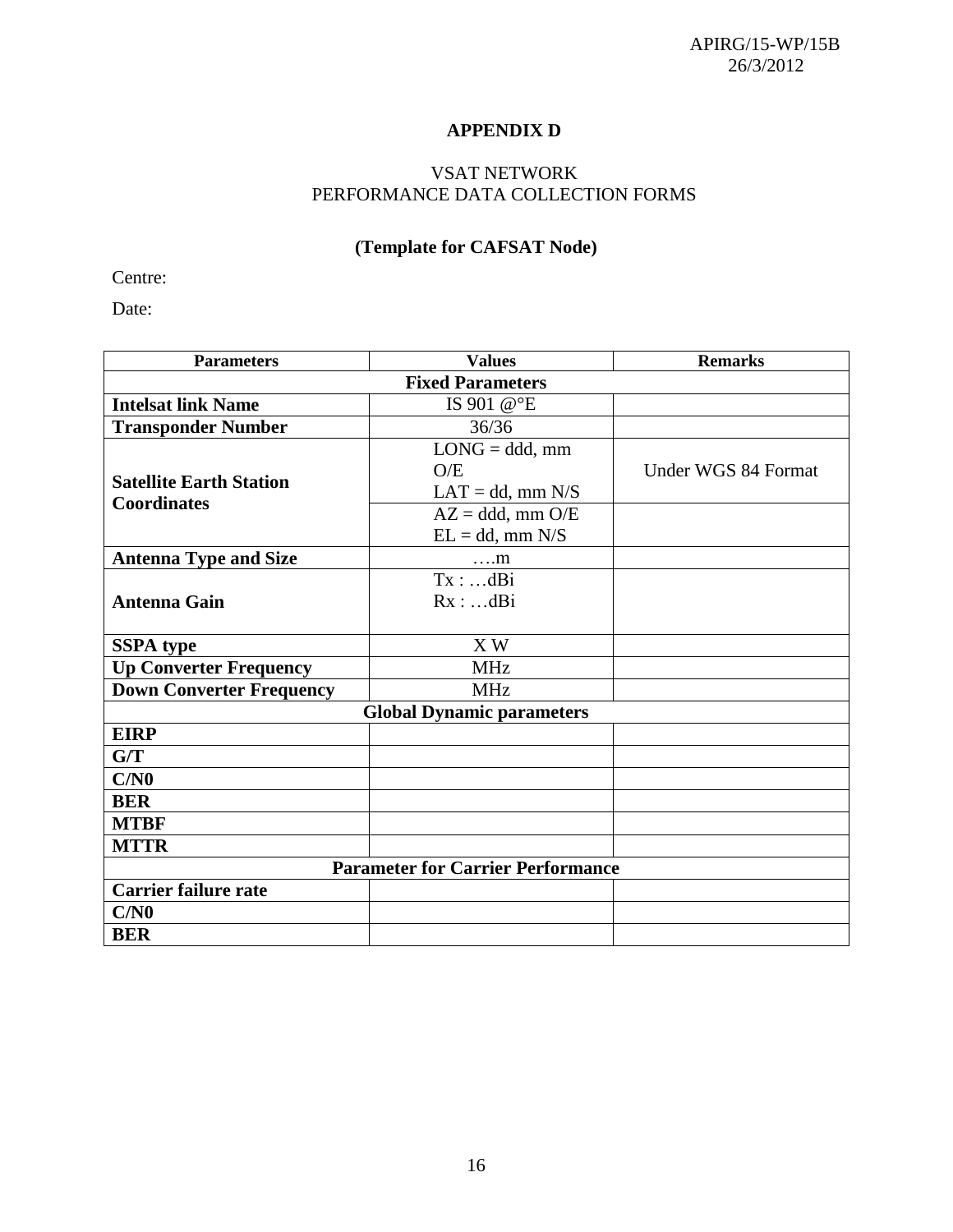# **Appendix D**

# **1: Performance of Aeronautical Fixed Service supported by CAFSAT**

# **Performance of AFTN**

|               |           | Centre : Atlántico                      |                |                                                                                                                                                         |  |  |  |           |                        |  |                            |    |                         |              |    |                                                                |    |  |              |    |           |
|---------------|-----------|-----------------------------------------|----------------|---------------------------------------------------------------------------------------------------------------------------------------------------------|--|--|--|-----------|------------------------|--|----------------------------|----|-------------------------|--------------|----|----------------------------------------------------------------|----|--|--------------|----|-----------|
| Country       |           | Date /<br><b>Terminal</b> Terminal<br>п | <b>Support</b> | $\begin{array}{ c c }\n\hline\n\textbf{COM} & \textbf{Speed}\n\end{array}$<br><b>Monthly Availability 2011</b><br><b>Transit</b> Routing<br><b>Time</b> |  |  |  |           |                        |  |                            |    |                         |              |    | $\frac{1}{2}$<br><b>Annual</b><br>Average<br>Availa-<br>bility |    |  |              |    |           |
|               |           |                                         |                |                                                                                                                                                         |  |  |  |           |                        |  | 02<br>05<br>01<br>03<br>04 |    |                         |              | 06 |                                                                |    |  |              |    |           |
| <b>Brazil</b> | Atlántico | <b>Dakar</b>                            | <b>CAFSAT</b>  |                                                                                                                                                         |  |  |  | <b>TX</b> | $\mathbf{R}\mathbf{X}$ |  | <b>TX RX</b>               | TX | $\mathbf{R} \mathbf{X}$ | <b>TX</b> RX |    | TX                                                             | RX |  | <b>TX RX</b> | TX | <b>RX</b> |

# **2: Qualitative performance of ATS/DS**

Centre :

Date /

| <b>Country</b> | <b>Terminal</b>    | <b>Terminal</b> | Support       | Connexion ।<br>Time | Nb of<br><b>Attempts</b> | One<br>Wav<br><b>Latence</b><br><b>Time</b> | Call<br>set<br><b>up</b> | Voice<br><b>Quality   Monthly Availability 2011</b><br>time $(1 to 5)$ |           |                 |    |       | $\frac{1}{2}$ Annual Average Availability |
|----------------|--------------------|-----------------|---------------|---------------------|--------------------------|---------------------------------------------|--------------------------|------------------------------------------------------------------------|-----------|-----------------|----|-------|-------------------------------------------|
| Brazil         | Atlán-tico   Dakar |                 | <b>CAFSAT</b> |                     |                          |                                             |                          |                                                                        | $01 \ 02$ | 03 <sup>1</sup> | 04 | 05 06 |                                           |
|                |                    |                 |               |                     |                          |                                             |                          |                                                                        |           |                 |    |       |                                           |

# **3: Qualitative performance of Future CNS Services**

|               | Country   Terminal 1 | <b>Terminal</b><br>п | <b>Support</b>       | <b>Provided</b><br><b>Service</b> | <b>COM</b> | <b>Time</b> | $\begin{array}{c c c}\n\hline\n\end{array} \begin{array}{c c c}\n\hline\n\end{array} \begin{array}{c c c}\n\hline\n\end{array} \begin{array}{c c c}\n\hline\n\end{array} \begin{array}{c c c}\n\hline\n\end{array} \begin{array}{c c}\n\hline\n\end{array} \begin{array}{c c}\n\hline\n\end{array} \begin{array}{c c}\n\hline\n\end{array} \begin{array}{c c}\n\hline\n\end{array} \begin{array}{c c}\n\hline\n\end{array} \begin{array}{c c}\n\hline\n\end{array} \$ |     |  |  | <b>Availability</b><br>2005-2010 |  |    |  |  |  |
|---------------|----------------------|----------------------|----------------------|-----------------------------------|------------|-------------|-----------------------------------------------------------------------------------------------------------------------------------------------------------------------------------------------------------------------------------------------------------------------------------------------------------------------------------------------------------------------------------------------------------------------------------------------------------------------|-----|--|--|----------------------------------|--|----|--|--|--|
|               |                      |                      |                      |                                   |            |             |                                                                                                                                                                                                                                                                                                                                                                                                                                                                       | -05 |  |  | 06 07 08 09                      |  | 10 |  |  |  |
| <b>Brazil</b> | <b>Atlántico</b>     | <b>Dakar</b>         | <b>CAFSAT   AIDC</b> |                                   |            |             |                                                                                                                                                                                                                                                                                                                                                                                                                                                                       |     |  |  |                                  |  |    |  |  |  |
| Spain         | Las Palmas   Sal     |                      | <b>CAFSAT</b>   AMHS |                                   |            |             |                                                                                                                                                                                                                                                                                                                                                                                                                                                                       |     |  |  |                                  |  |    |  |  |  |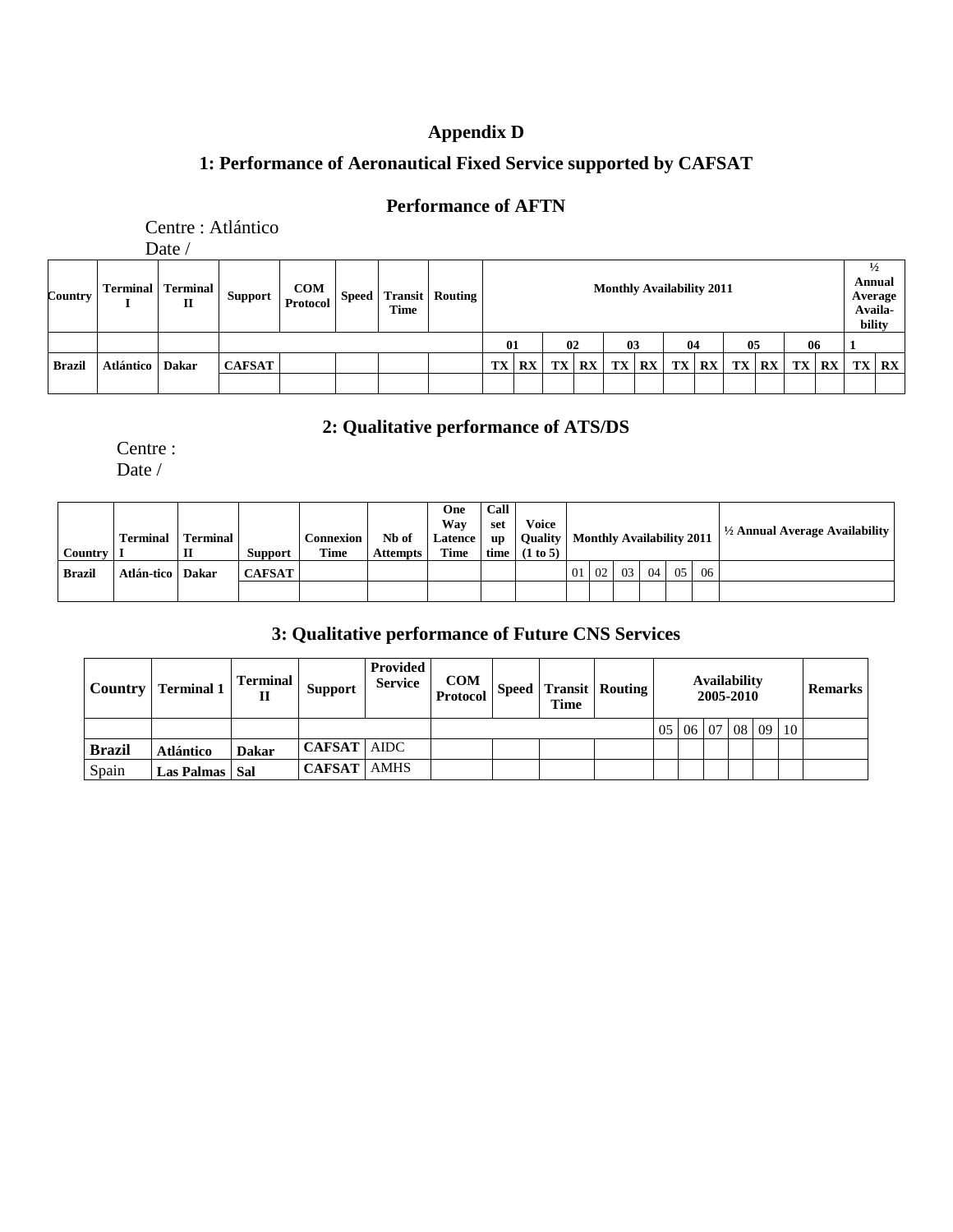## **APPENDIX E**

### RECOMMENDATION 724 (WRC-07)

## **Use by civil aviation of frequency allocations on a primary basis to the fixed-satellite service**

The World Radiocommunication Conference (Geneva, 2007),

### *considering*

*a)* that remote and rural areas often still lack a terrestrial communication infrastructure that meets the evolving requirements of modern civil aviation;

*b*) that the cost of providing and maintaining such an infrastructure could be expensive, particularly in remote regions;

*c)* that satellite communication systems operating in the fixed-satellite service (FSS) may be the only medium to satisfy the requirements of the International Civil Aviation Organization's (ICAO) communication, navigation, surveillance and air traffic management (CNS/ATM) systems, where an adequate terrestrial communication infrastructure is not available;

*d*) that the use of VSAT systems, operating in the FSS and being deployed on a large scale in aeronautical communications, has the potential to significantly enhance communications between air traffic control centres as well as with remote aeronautical stations;

*e)* that establishing and utilizing satellite communication systems for civil aviation would also bring benefits for developing countries and countries with remote and rural areas by enabling the use of VSAT systems for non-aeronautical communications;

*f)* that in the cases identified in *considering e)* it is necessary to draw attention to the importance of aeronautical communications as opposed to non-aeronautical communications,

*noting*

*a)* that the FSS is not a safety service;

*b)* that Resolution **20 (Rev.WRC-03)** *resolves to instruct the Secretary-General* "to encourage ICAO to continue its assistance to developing countries which are endeavouring to improve their aeronautical telecommunications ...",

### *recommends*

1 that administrations, in particular in developing countries and in countries with remote and rural areas, recognize the importance of VSAT operations to the modernization of civil aviation telecommunications systems and encourage the implementation of VSAT systems that could support both aeronautical and other communication requirements;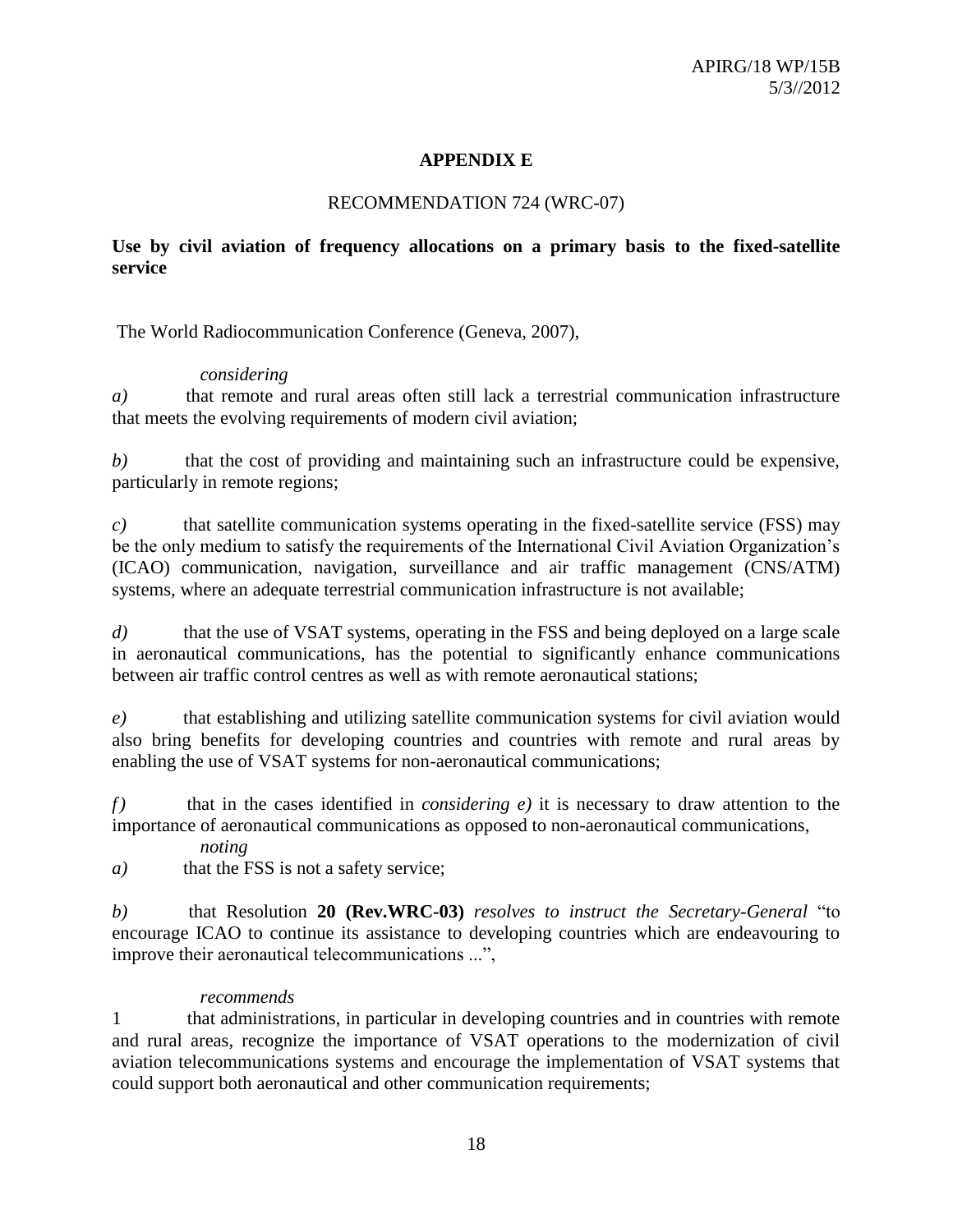2 that administrations in developing countries be encouraged, to the maximum extent possible and as necessary, to expedite the authorization process to enable aeronautical communications using VSAT technology;

3 that arrangements should be made to provide for urgent service restoration or alternative routing in case of a disruption of a VSAT link associated with the aeronautical communications;

4 that administrations implementing VSAT systems in accordance with *recommends* 1 to 3 should do so in satellite networks operating in frequency bands with a primary allocation to the satellite services;

5 to invite ICAO, noting Resolution **20 (Rev.WRC-03)**, to continue its assistance to developing countries to improve their aeronautical telecommunications, including interoperability of VSAT networks, and provide guidance to developing countries on how they could best use VSAT technology for this purpose,

*requests the Secretary-General* to bring this Recommendation to the attention of ICAO.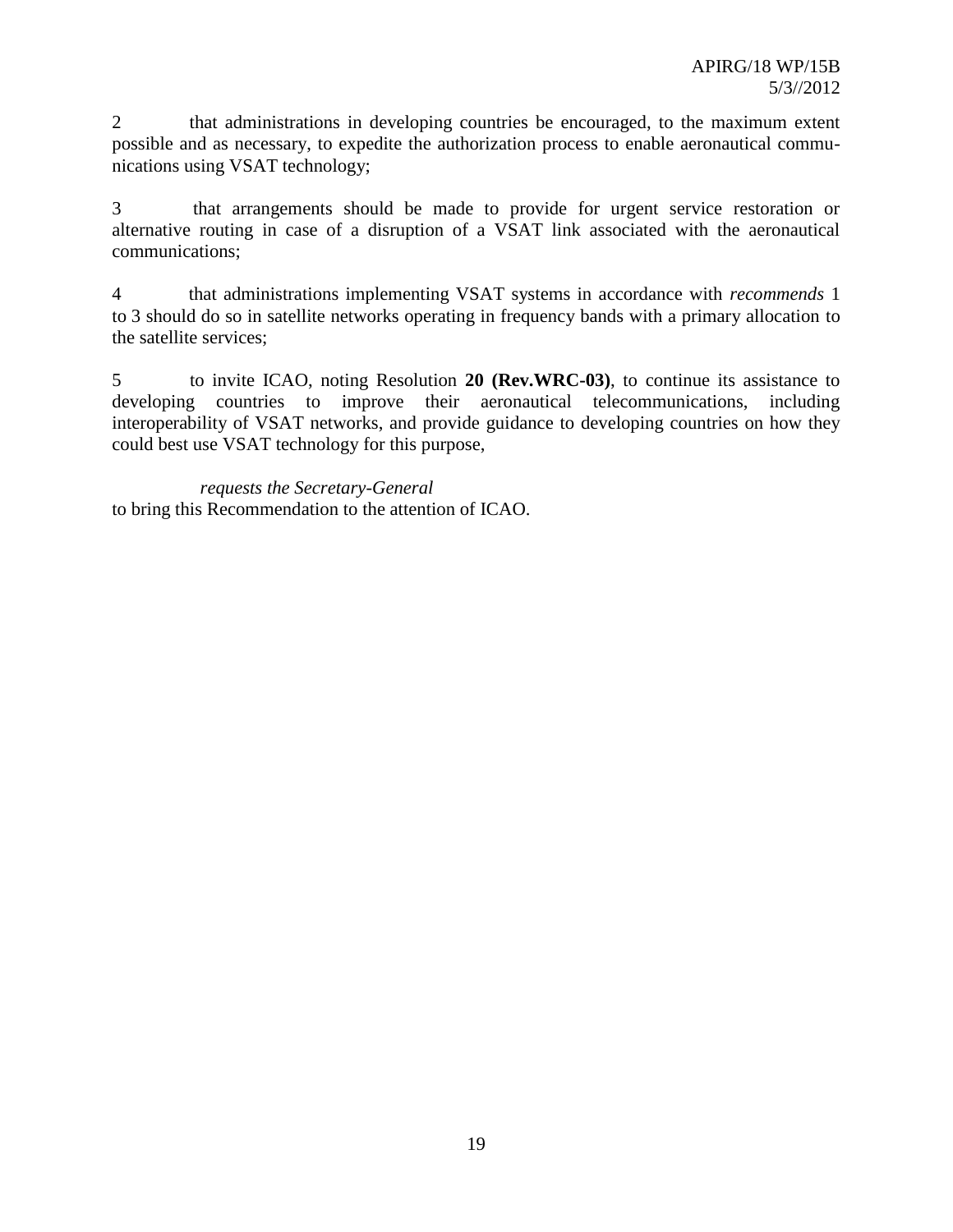# **APPENDIX F**

## RESOLUTION COM6/24 (WRC-12)

## **Consideration of technical and regulatory actions in order to support existing and future operation of fixed-satellite service earth stations within the band 3400-4200 MHz, as an aid to the safe operation of aircraft and reliable distribution of meteorological information in some countries in Region 1**

The World Radiocommunication Conference (Geneva, 2012),

### *considering*

*a)* that remote and rural areas often still lack a terrestrial communication infrastructure that meets the evolving requirements of modern civil aviation;

*b)* that the cost of providing and maintaining such an infrastructure could be expensive, particularly in remote regions;

*c)* where an adequate terrestrial communication infrastructure is not available, fixed-satellite service (FSS) earth stations are the only viable option to augment the communication infrastructure in order to satisfy the overall communications infrastructure requirements of the International Civil Aviation Organization (ICAO) and to ensure distribution of meteorological information under the auspices of the World Meteorological Organization (WMO);

*d)* that the use of FSS earth stations deployed in some countries in Region 1 for aeronautical communications has the potential to significantly enhance communications between air traffic control centres as well as with remote aeronautical stations,

## *noting*

*a*) that the FSS is not a safety service;

*b)* that, by its Resolution **20 (Rev.WRC-03)**, WRC resolved to instruct the Secretary-General "to encourage ICAO to continue its assistance to developing countries which are endeavouring to improve their aeronautical telecommunications ...";

*c)* Recommendation ITU-R SF.1486 on sharing methodology between fixed wireless access systems in the fixed service (FS) and very small aperture terminals (VSATs) in the FSS in the 3 400-3 700 MHz band;

*d)* Report ITU-R S.2199 on studies on compatibility of broadband wireless access systems and FSS networks in the 3 400-4 200 MHz band;

*e)* Report ITU-R M.2109 on sharing studies between International Mobile Telecommunications-Advanced (IMT-Advanced) systems and geostationary-satellite networks in the fixed-satellite service in the 3 400-4 200 MHz and 4 500-4 800 MHz frequency bands,